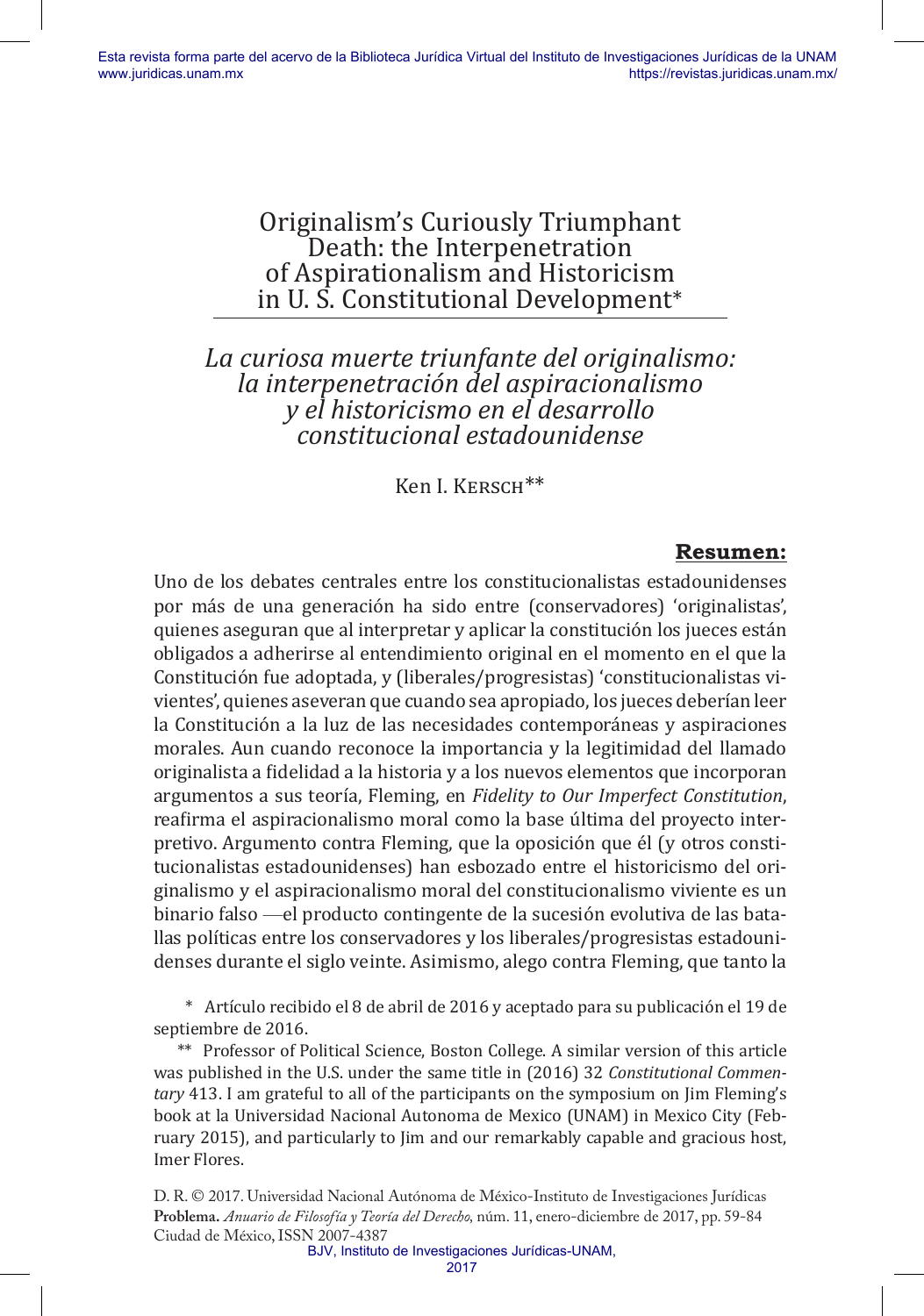teoría como la práctica, en al menos los Estados Unidos de América, historia y aspiración moral están y siempre han estado entrelazadas inextricablemente —son inseparables— y que, para ir hacia delante, los historiadores constitucionales y constitucionalistas estadounidenses harían mejor al reconocer y responsabilizarse directamente por este hecho, y su dinámica.

## **Palabras clave:**

Derecho constitucional, interpretación constitucional, originalismo, constitucionalismo viviente, historicismo, conservadurismo, liberalismo, progresivismo, desarrollo constitucional estadounidense.

# *Abstract:*

*One of the central debates amongst U. S. constitutional theorists for more than a generation has been between (conservative) 'originalists' arguing that, in interpreting and applying the Constitution, judges are duty bound to adhere to the original understandings at the time of the Constitution's adoption and (liberal/progressive) 'living constitutionalists' arguing rather that, when appropriate, judges should read the Constitution in light of contemporary needs and moral aspirations. While acknowledging the significance and legitimacy of the originalist call for fidelity to history and newly incorporating elements of their arguments into his theory, Fleming, in Fidelity to Our Imperfect Constitution, re-affirms moral aspirationalism as the ultimate foundation of the interpretive project. I argue here, as against Fleming, that the opposition that he (and other American constitutional theorists) have drawn between originalism's historicism and living constitutionalism's moral aspirationalism is a false binary – the contingent product of a developmental succession of political battles between American conservatives and progressive/liberals over the course of the twentieth century. I argue here, contra Fleming, that in both theory and practice, in the U. S. at least, history and moral aspiration are and have always been inextricably intertwined —inseparable— and that, going forward, U. S. constitutional historians and theorists would do better by forthrightly acknowledging and accounting for this fact, and dynamic.*

## *Keywords:*

*Constitutional interpretation, constitutional law, originalism, living constitutionalism, historicism, conservatism, liberalism, progressivism, U. S. constitutional development.*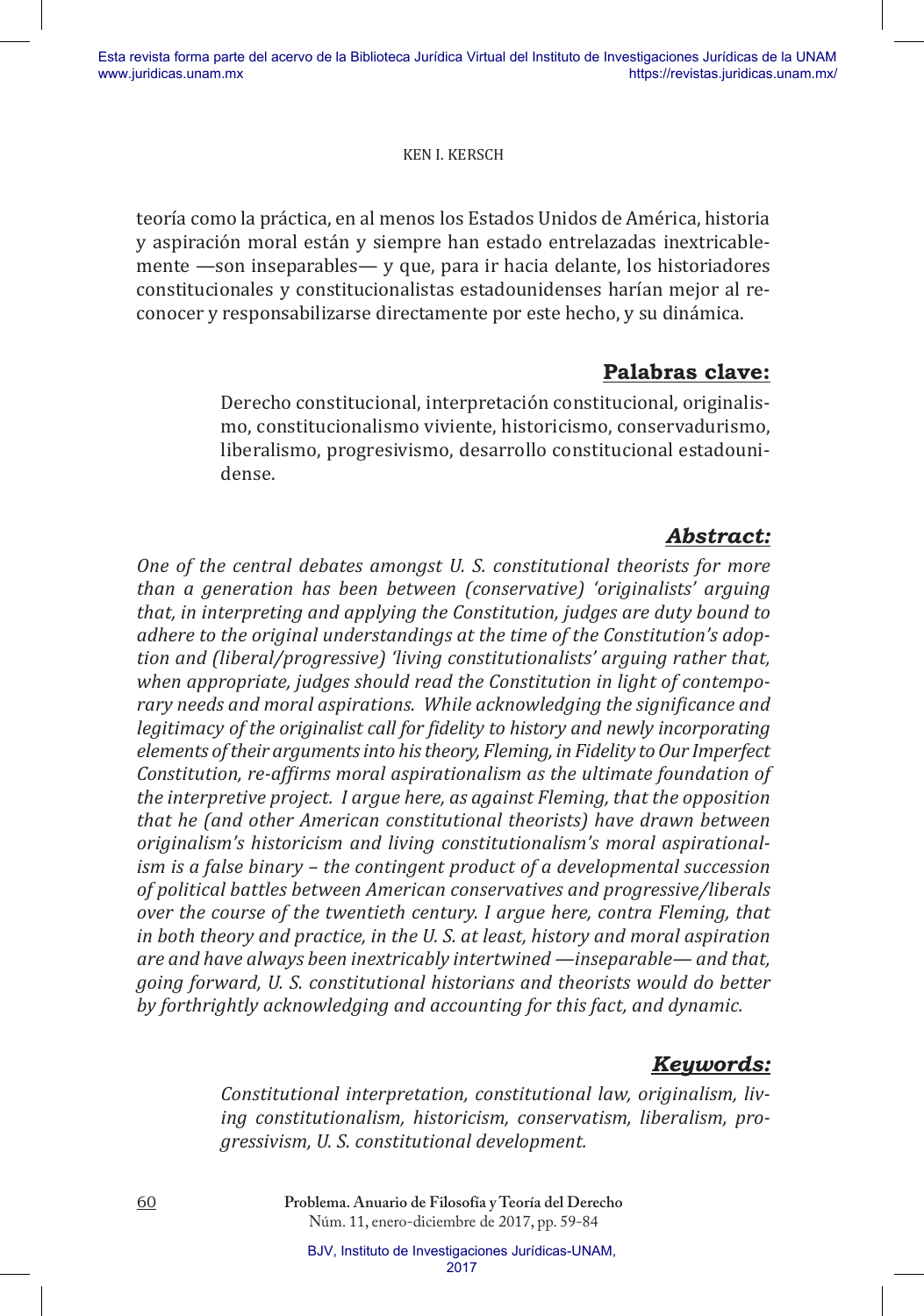Summary: I. *History in aspirationalism/perfectionism*. II. *Aspirationalism in historicism.* III*. Conclusion*. IV. *Bibliography.*

As someone preoccupied with the nature and processes of U. S. constitutional development from an empirical, positivist as opposed to a prescriptive, normative perspective —in *is* rather than *ought*— my interest in contemporary constitutional theory of the sort practiced at a high level by Jim Fleming is oblique. I care more about history than theories of justice, about how the Constitution has actually been read to structure public (and private) authority in the U. S. over time than about justifying either the 'best' readings of the parameters of that authority generally, or worrying in particularly about what theory of interpretation can justify a judge in exercising his or her purportedly problematic 'countermajoritarian' powers of judicial review to hold legislation null and void on the grounds that it contravenes the nation's fundamental law.<sup>1</sup> When I shake my head 'yes' about constitutional theory, it is thus most immediately over what Michael Dorf identifies as the 'eclectic accounts' of Phillip Bobbitt and Richard Fallon, scholars who find, usefully, but not surprisingly, that over the long course of American history, judges have used an array of 'modalities,' or types of arguments, in publicly justifying their decisions in their judicial opinions.<sup>2</sup> If one moves beyond judi<mark>-</mark> cial opinions to constitutional arguments made in the roiling public sphere (parties, elections, social movements, interest groups, and diverse forms of individual and collective legal consciousness, including political and legal claim-making), of course, the modes of argument multiply, and the matter overspills the ambit of professional, institutional justification.<sup>3</sup> There is a lot of *is* out there.

<sup>1</sup> See Alexander Bickel, *The Least Dangerous Branch: The Supreme Court at the Bar of Politics* (Bobbs-Merrill 1962) (coining the phrase 'counter-majoritarian difficulty'); Federalist # 78 (Alexander Hamilton).

<sup>2</sup> Bobbitt, *Constitutional Fate: Theory of the Constitution* (Oxford University Press 1982); Fallon, 'A Constructivist Coherence Theory of Constitutional Interpretation' (1987) 100 *Harvard Law Review* 1189. See Michael Dorf, 'Integrating Normative and Descriptive Constitutional Theory: The Case of Original Meaning' (1997) 85 Georgetown Law Journal 1765, 1768.

<sup>3</sup>See Larry Kramer, *The People Themselves: Popular Constitutionalism and Judicial Review* (Oxford University Press 2004); J. M. Balkin, *Constitutional*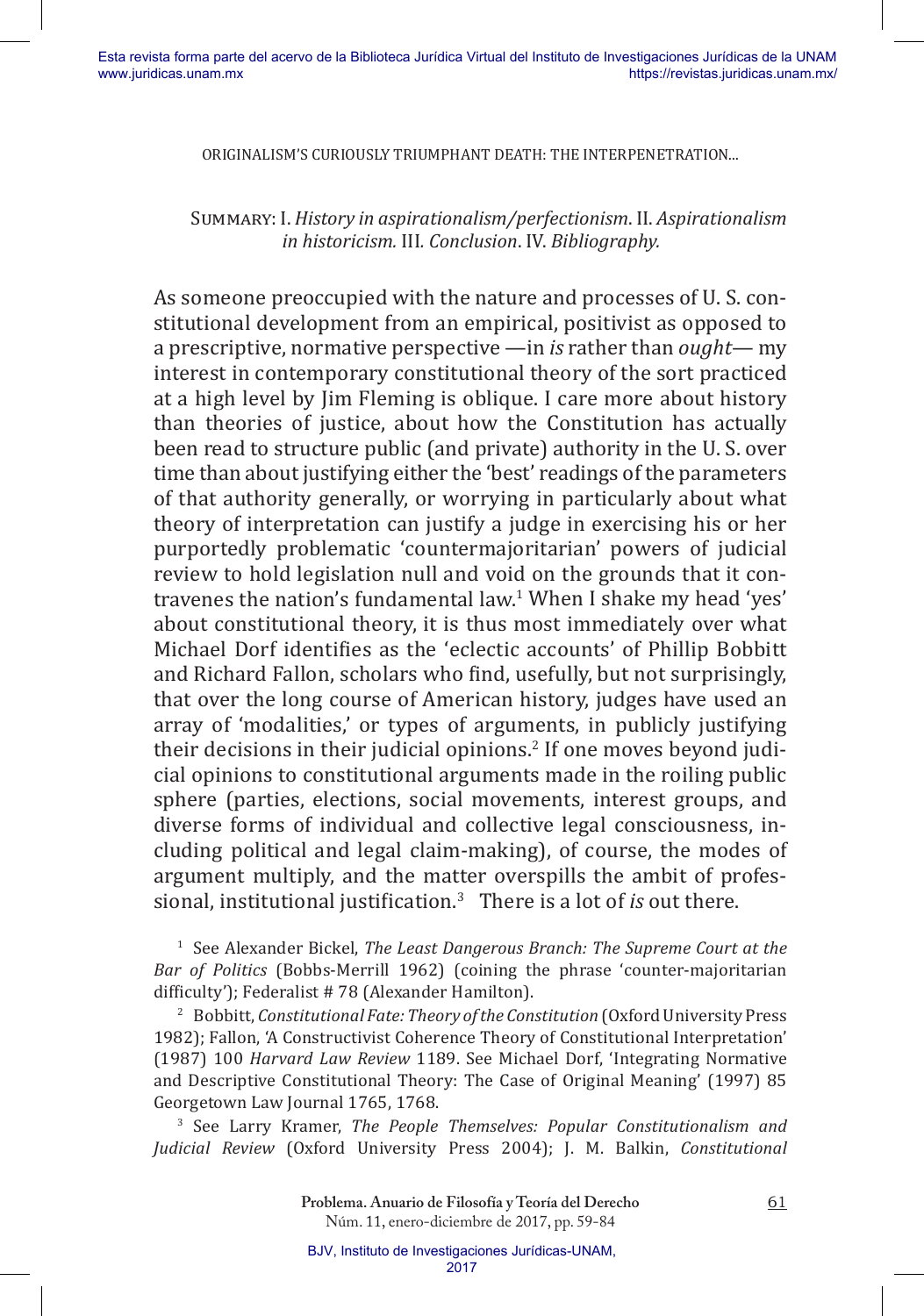At the same time, however, certainly in the U. S., and perhaps in many other places as well, there is a lot of 'ought' in the 'is'. What *has*  happened is, in significant part, a function of claims made, in various fora about what *should* happen. There is thus, and always has been, a lot of empirically observable and verifiable 'aspirationalism' in U. S. historical and constitutional development. At the same time, however, there are also a lot of empirically, positivistically verifiable appeals to heritage and history in American aspirationalism, and that aspirationalism also has a history. In light of these dynamics, both aspects of which Fleming helpfully recognizes in *Fidelity to Our Imperfect Constitution*, Fleming wants to call the fight for aspirationalism. But I think the book as a whole shows that we can call it a draw: there is no reason, or even grounds, for drawing a sharp distinction between one and the other. The extent we feel inclined to do so is an artifact of the trajectory of the living constitutionalist-originalist debates of mid-to-late twentieth century America, debates that Fleming's book demonstrates to me, at least, are, in their most familiar forms, likely not long for this world.

The Living Constitutionalist v. Originalism binary has long seemed to me something of a parlor game: it was always a false opposition, albeit fought out on a scale as large as League of Legends. Fleming (rightly) makes much of the notion of 'originalism as an *ism*'. But he fails to note that Living Constitutionalism, Aspirationalism, and Constitutional Perfectionism are also 'isms'. The two positions, at least in their contemporary form in recent constitutional theory, born in an age of isms, were mutually constitutive. Fleming's *Fidelity to Our Imperfect Constitution* aspires to transcend this binary and reconcile in constitutional theory appeals to history and aspiration to the best interpretation. While in the end, he doesn't fully succeed, I do agree with the core of the argument in this book, if not its ultimate conclusion. What pleasantly surprises me is the degree to which

*Redemption: Political Faith in an Unjust World* (Harvard University Press 2011); George Lovell, *This is Not Civil Rights: Discovering Rights Talk in 1939 America* (University of Chicago Press 2012); Patricia Ewick and Susan Silbey, *The Common Place of Law: Stories from Everyday Life* (University of Chicago Press 1998). See Emily Zackin, 'Lost Rights and the Importance of Audience' (Winter 2013) 41 Tulsa Law Review 421.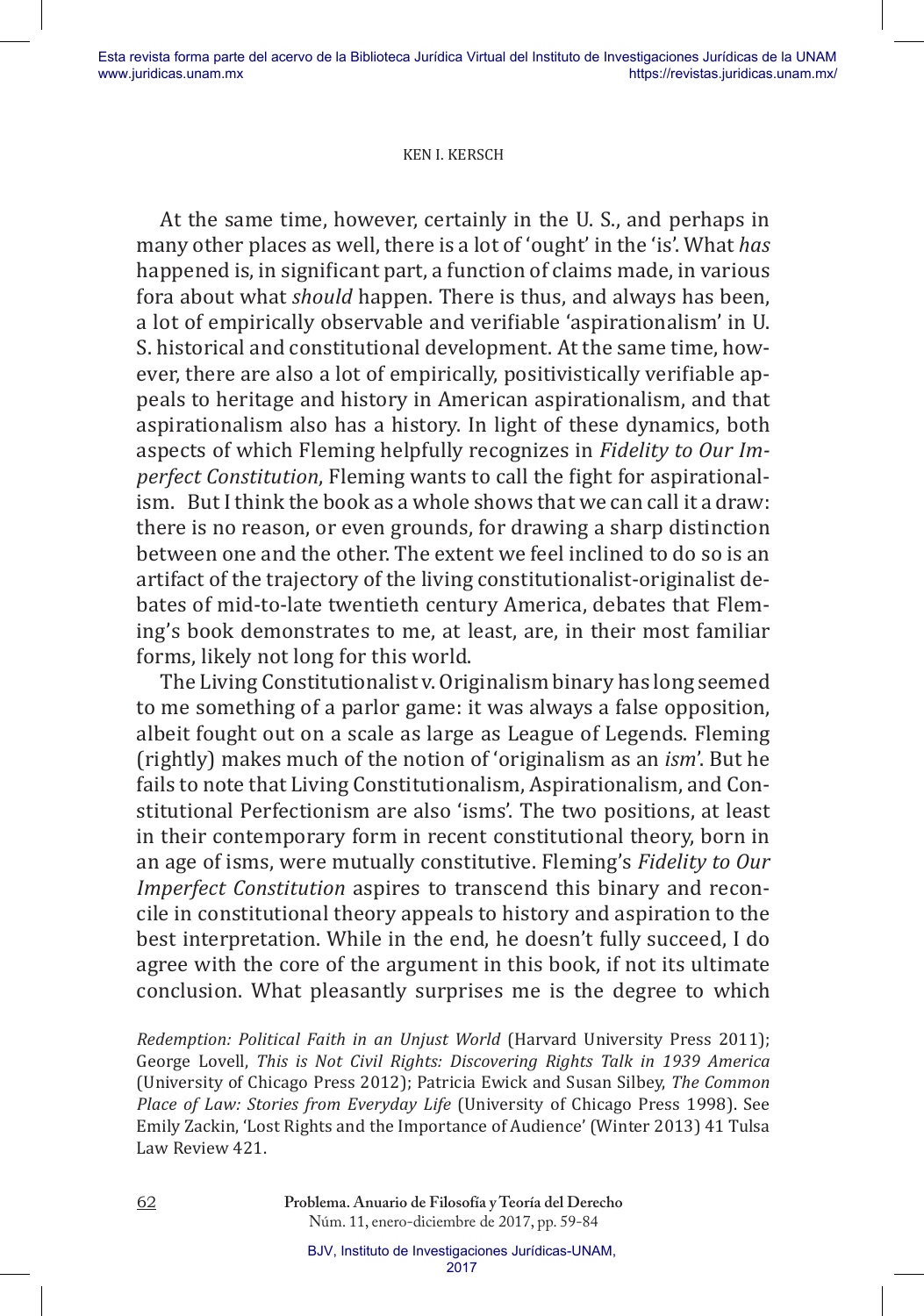Fleming, a leading Rawslian and Dworkinian constitutional theorist, has incorporated the claims of history and the insights of scholars of American political and constitutional development (and the legal scholars who commune with them) into his otherwise largely 'philosophical' work. He suggests that the essentials of the key portions of that work that he adopts here —about 'is', and the concrete, and 'fit'— were in Dworkin and Rawls (*Political Liberalism*) all along, a not wholly convincing bit of (creative) mopping up. But this is a matter for intellectual historians. The key point is that, as constitutional theory, what he sets out here, now, seems mostly to work.

### I. History in aspirationalism/perfectionism

While recognizing the uses of history in constitutional argument and justification, Fleming plainly sees the book's take-home point as involving the preeminence of aspiration. Let's focus first on aspirationalism or perfectionism's concessions to history. First is Fleming's acknowledgement of what (following the later Rawls) we may call 'political perfectionism'. 'To be persuasive in our constitutional culture,' Fleming says here, 'one generally needs to argue that one's interpretations fits with the past, shows the past in its best light… or redeems the promises of our abstract moral commitments and aspirations…'<sup>4</sup> He makes clear, however, that this is in no way a concession to originalism (or, at least, to the traditional, 'old-time', hardform originalism of Robert Bork and Antonin Scalia). 'It is a moral reading or philosophic approach that aspires to fidelity to our imperfect Constitution',<sup>5</sup> And Fleming criticizes 'constitutional theorists who are not narrow originalists [including his earlier self?]… [for] hav[ing] not paid sufficient attention to how arguments based on history, both adoption history and post-adoption history, function in constitutional law', Here, Fleming highly praises recent work

<sup>&</sup>lt;sup>4</sup> James E. Fleming, *Fidelity to Our Imperfect Constitution* (Oxford University Press, 2015), 108.

<sup>5</sup>*Ibid.* See William Baude, 'Is Originalism Our Law?' (2015) 116 Columbia Law Review 2349, cited in Fleming (n 4) 136.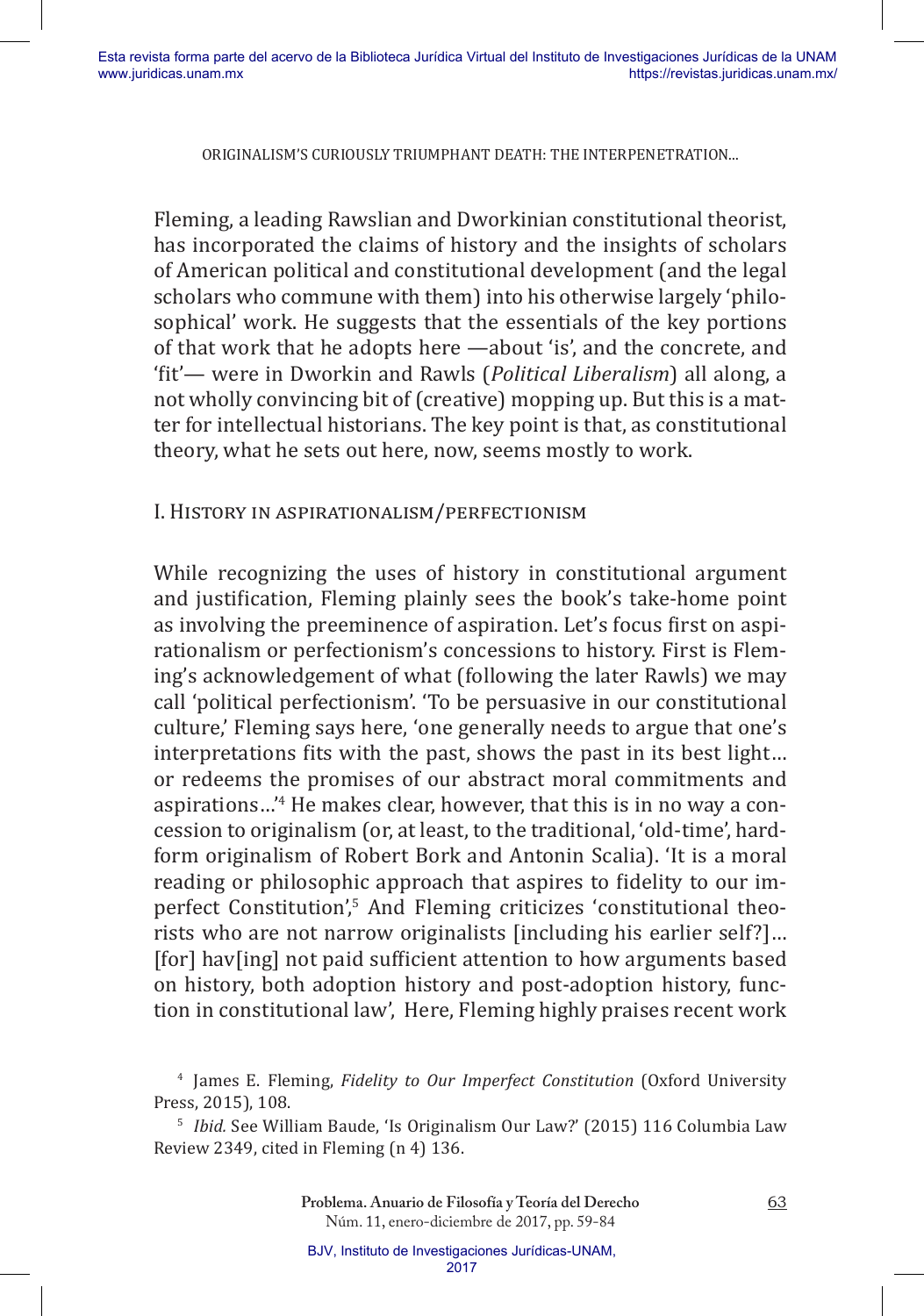by Jack Balkin that does precisely this.<sup>6</sup> He signs on to the criticism by Balkin and his fellow broad originalists of liberals and progressives for ignoring history and ceding it to conservatives.<sup>7</sup> Fleming is thus now favorably disposed towards historical argument in constitutional debate (and adjudication) if taken to advance a moral reading and not as an alternative to it, with history acting in service to the judges engaging in their primary responsibility of exercising moral judgment.<sup>8</sup>

 At the same time, in the new book Fleming distances the constitution-perfecting, aspirationalist theory with which he has long been associated from its longstanding ties to theories of judicial supremacy, and takes a friendly stance toward pluralistic, 'protestant', and departmentalist models of constitutional practice.<sup>9</sup> He also acknowledges in an unconcerned way the history of the plural forms of justification or multiple modalities that have always been used by judges in their judicial opinions —that is, the observations highlighted in the eclectic accounts of Bobbitt and Fallon—. In doing this, Fleming here distances himself from living constitutionalism as an 'ism'. $^{10}$ 

Fleming's model, however, retains a clear hierarchy of values, with history in the subservient or instrumental role, honored rather than (necessarily) followed, servant, not rival, to justice. While he certainly affords a role to historical arguments in American constitutionalism, he is express — and emphatic— about their subsidiarity: they are at most minor premises to philosophy's major premises about justice and the nature of the good.

This is problematic. I agree with Fleming's conclusion that fidelity is indispensible to any plausible constitutional theory: I, for one, count this commitment to a duty to fidelity as yet another of origi-

<sup>6</sup> J. M. Balkin, 'The New Originalism and the Uses of History' (2013) 82 Fordham Law Review 641.

<sup>9</sup> Ibid. 174. See Sanford Levinson, *Constitutional Faith* (Princeton University Press 1988).

 $10$  Fleming (n 4) 57.

 $7$  Fleming (n 4) 136-37.

<sup>8</sup> Ibid. 91-92.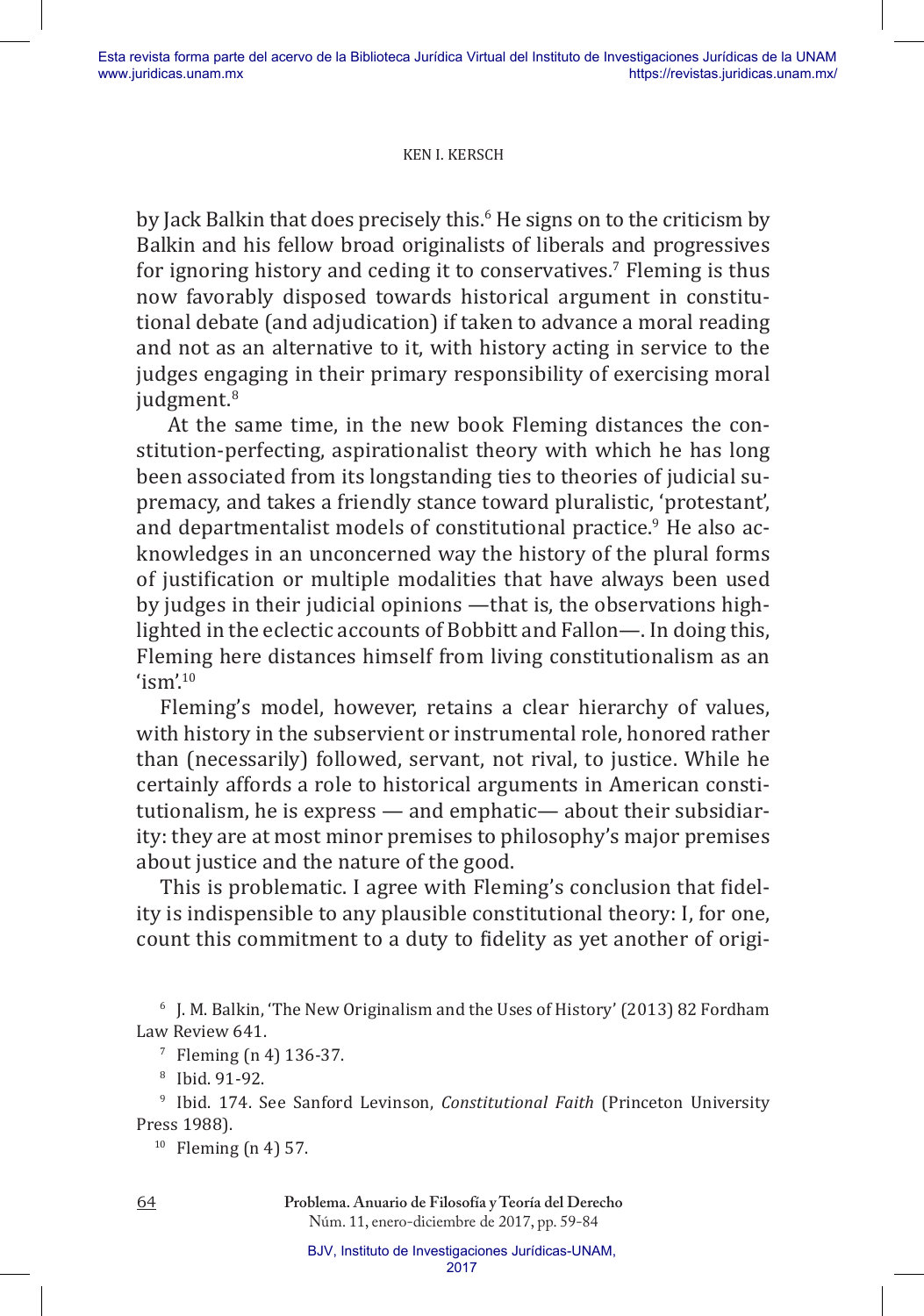nalism's victories —though Fleming insists it was there in Dworkin all along— $.11$  It was, after all, originalists who most centrally and insistently tied the duty of fidelity to the Constitution's status as law, arguing that it was inherent in the very concept of the rule of law (though, to be sure, they were hardly the only to note or mention it). Law as fidelity was originalism's great thrust. $12$ 

But Fleming's position on history as handmaiden underplays its indispensibility as living constitutionalism's life force. Fleming's failure to afford this reality its due highlights his vestigial monism in a book that breaks new ground in his theoretical project in reconciling itself with constitutional pluralism. Monism is hierarchical. And Fleming's fondness for philosophical clarity, for setting out hypotheses, premises, major and minor, and the like in the form of formal logic, necessarily entails this monistic hierarchy of values in which justice is the major premise and history the minor one. This is, I submit, the wrong way to look at it.

There is a history here that Fleming does not tell in *Fidelity to Our Imperfect Constitution*, perhaps because that history is about the relationship over time between academic (and particularly legal academic) constitutional theory and party/movement politics driven by an underlying politics of conservativism v. progressivism/ liberalism. While he takes some steps in the direction of emphasizing a non-binary, inter-penetrating complexity, Fleming's hierarchy remains wedded to an ostensibly history-spurning 'living constitutionalism', set in opposition to an aspiration-spurning original-

<sup>11</sup> See, *e. g.*, Ronald Dworkin, *Law's Empire* (Belknap Press 1986).

 $12$  This was true as well for the earlier liberal originalism of Hugo Black, who was disturbed, *e. g.*, by Earl Warren's casual indifference to its rule of law claims in his opinion for the Court in *Brown v. Board of Education* (1954) 347 U. S. 483, 492-93 ('In approaching this problem, we cannot turn the clock back to 1868, when the Amendment was adopted, or even to 1896, when *Plessy v. Ferguson* was written. We must consider public education in the light of its full development and its present place in American life throughout the Nation. Only in this way can it be determined if segregation in public schools deprives these plaintiffs of the equal protection of the laws.'). *Plessy v. Ferguson* (1896) 163 U. S. 537. See more generally Jon Elster, *Ulysses and the Sirens* (Cambridge University Press 1979); Jon Elster, *Ulysses Unbound: Studies in Rationality, Precommitment, and Constraints* (Cambridge University Press 2000).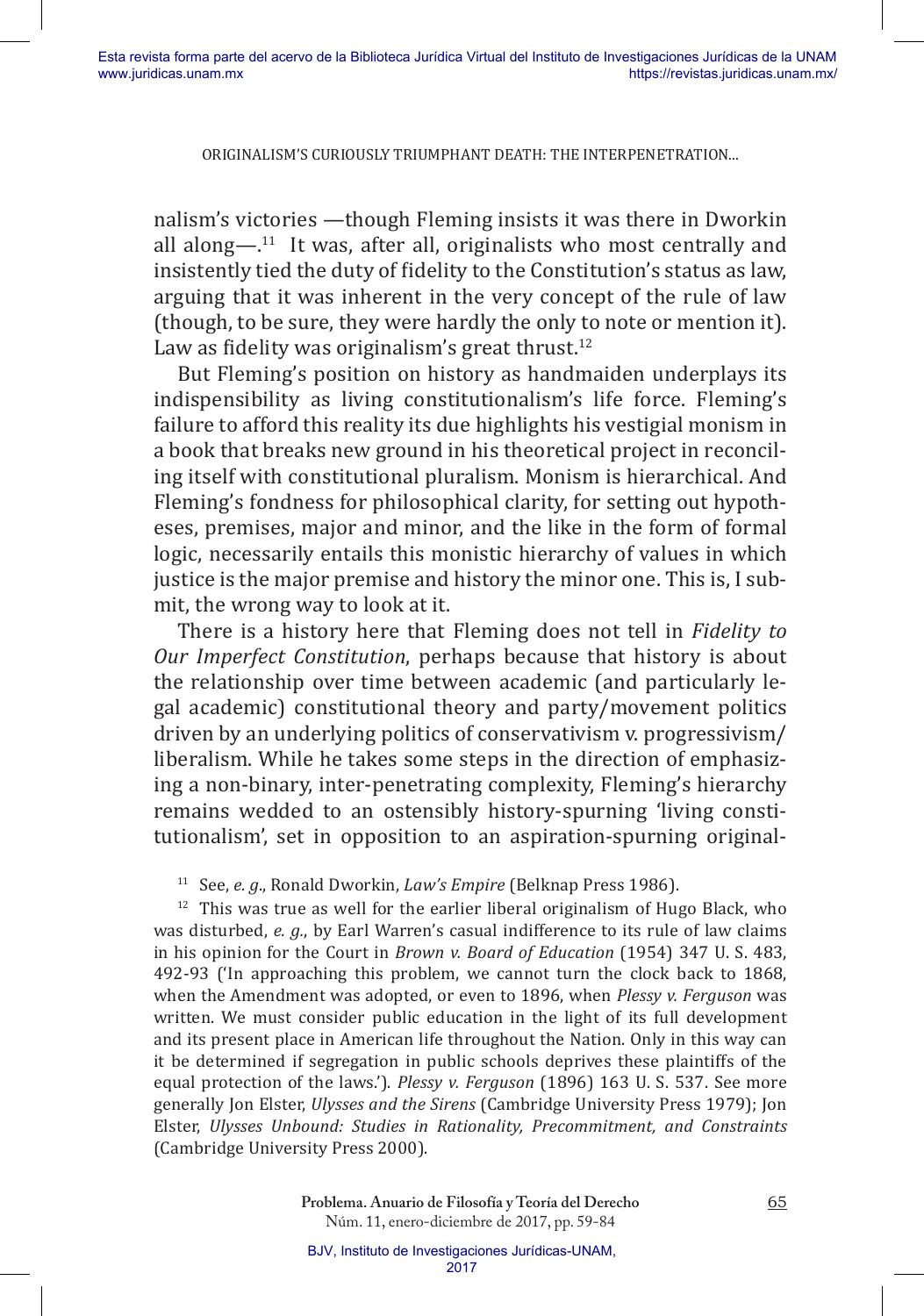ism. But this is a relatively contemporary construction, pitting 'ism' against 'ism'. I will discuss conservatism later. But let's take progressivism/liberalism first.

If living constitutionalism is understood as a common modality involving adjustment of constitutional understandings to take into account altered conditions, it, in fact, has a history that dates back to the beginning of the country, and doubtless before —which is why it is easy enough to go back and cherry-pick ancient quotations to hurl at originalist opponents in contemporary constitutional controversies (*e. g.* 'It is a Constitution we are expounding, adaptable to the various crises of human affairs' $]$ <sup>13</sup>. It is also why there is truth underlying David Strauss's model of living constitutionalism as common law constitutionalism.<sup>14</sup> But living constitutionalism as an 'ism'  $-$  that is, as the one right way to do things, as forged against some intransigent, conservative roadblock/barrier school of thought that insisted otherwise— was born in the late nineteenth/early twentieth centuries, and issued from two different and distinctive wellsprings. The first was indubitably morally aspirationalist: it involved aspirationalist conceptions of justice and equality, as read into (typically) the rights provisions of the Civil War Amendments (particularly the Fourteenth) and the invocation in constitutional argument of the natural rights claims of the Declaration of Independence. This aspirationalism was reformist, and reform/social movement aspirationalism, as pioneered by women's rights advocates and abolitionists before the Civil War, maintained its momentum in an ongoing trajectory, following these textual additions, after the War.15 While commonly consid-

<sup>13</sup>*McCulloch v. Maryland* (1819) 17 U. S. 316.

<sup>14</sup> David A. Strauss, *The Living Constitution* (Oxford University Press 2010).

<sup>15</sup> See Hendrik Hartog, 'The Constitution of Aspiration and "The Rights that Belong to Us All"' (Dec. 1987) 74 Journal of American History 1013; Michael Vorenberg, 'Bringing the Constitution Back In: Amendments, Innovation, and Popular Democracy During the Civil War Era' in Meg Jacobs, William Novak, and Julian Zelizer, editors, *The Democratic Experiment: New Directions in American Political History* (Princeton University Press 2003); J. David Greenstone, *The Lincoln Persuasion: Remaking American Liberalism* (Princeton University Press 1993). See also Alexander Tsesis, *For Liberty and Equality: The Life and Times of the Declaration of Independence* (Oxford University Press 2012).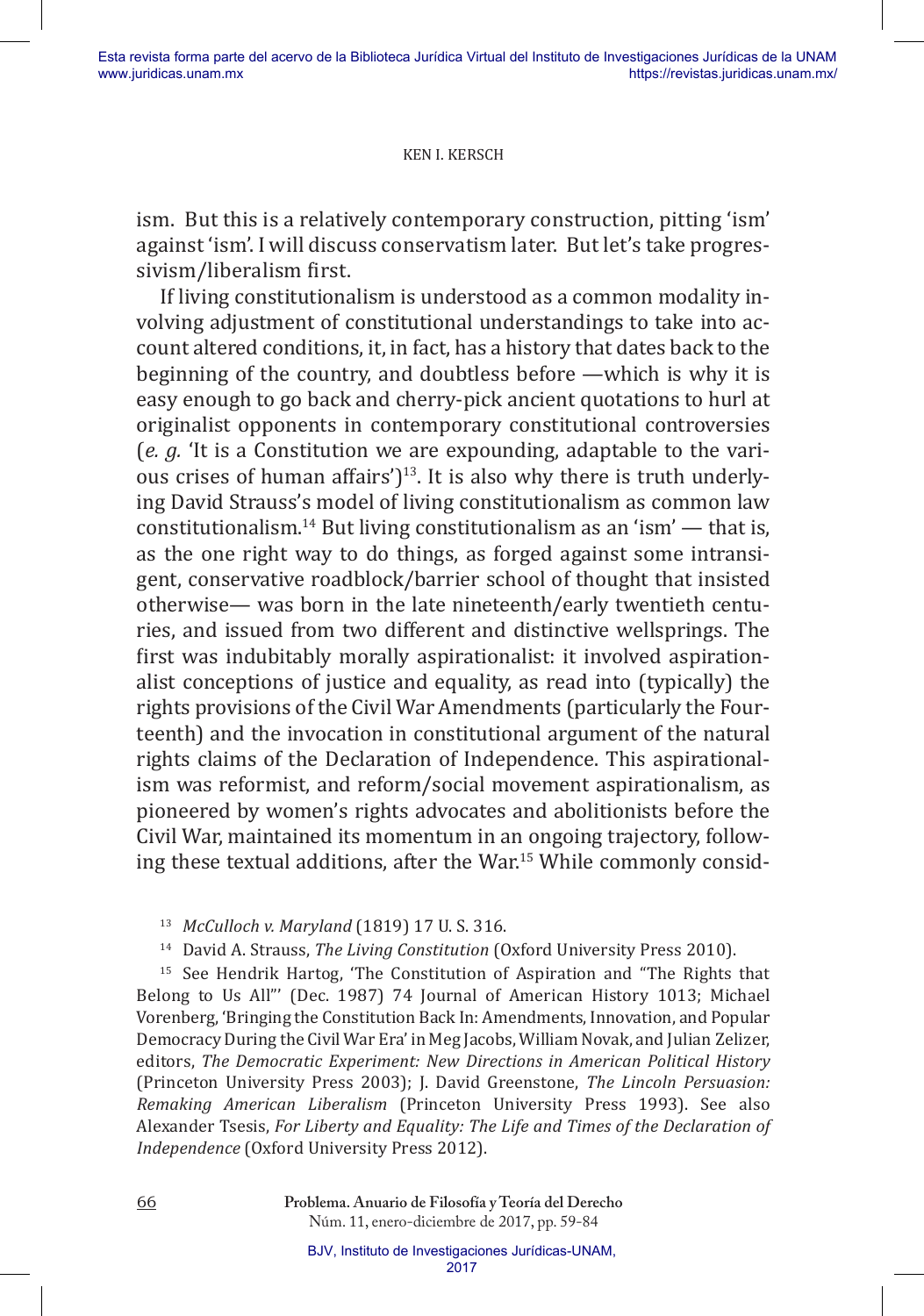ered an approach of the reformist left, this same moral aspirationalism was applied to the concept of liberty/freedom by the Supreme Court's Lincoln appointees like Justice Stephen Field and subsequent Republican appointees like (Ulysses S. Grant appointee) Joseph Bradley and other 'Lochner era' conservatives. While random natural law claims, of course, dated back to the country's beginning and before (natural law as a modality in a generally pluralist framework) when it was joined with the reform movement thrust of abolitionism, natural law as natural rights became a way of life for many U. S. constitutionalists, and a cause —it became an 'ism'—.16

The second wellspring of modern living constitutionalism was quite different. This was progressive majoritarianism, premised on a robustly democratic reading of the (best) constitutional order, the very reading Fleming rightly recognizes in the recent work of Sandy Levinson. This democratic/majoritarian living constitutionalism had an anti-legal (or anti-fidelity) thrust, at least as applied to the powers of the courts to police constitutional boundaries.This progressive living constitutionalism came in different forms, of course, from the minimally legalist (Thayer's 'clear mistake' rule, and Holmes's similar approach) to anti-constitutionalist/pure majoritarianism of some of that era, nicely canvassed recently by Aziz Rana —that Fleming rightly recognizes in the recent work of Mike Seidman—. From a populist constitutional perspective, of course, majoritarian-

<sup>16</sup>See, *e. g.*, *Calder v. Bull* (1798) 3 U. S. 386; *Fletcher v. Peck* (1810) 10 U. S. 87. While an issue in an array of contexts, the problem natural law foundations posed for chattel slavery was always beneath the surface in the early republic, and only rose higher over time. See *e. g. Somerset v. Stewart* (1772) 98 E.R. 499; *United States v. La Jeune Eugenie* (1822) 26 F. Cas. 832. See Robert Cover, *Justice Accused: Antislavery and the Judicial Process* (Yale University Press 1984); Justin Buckley Dyer, *Natural Law and the Antislavery Constitutional Tradition* (Cambridge University Press 2012). In a recent book, John Compton has provocatively traced the living constitutionalism underlying the expansion of the modern New Deal state to evangelical reformist origins. Oddly, his book largely omits a discussion of abolitionism and slavery, but usefully focuses on late nineteenth century religious reformism as applied to drinking and gambling. National morals regulation as breakthrough/critical juncture to expandings of the powers of the central administrative/social regulatory state. John Compton, *The Evangelical Origins of the Living Constitution* (Harvard University Press 2014).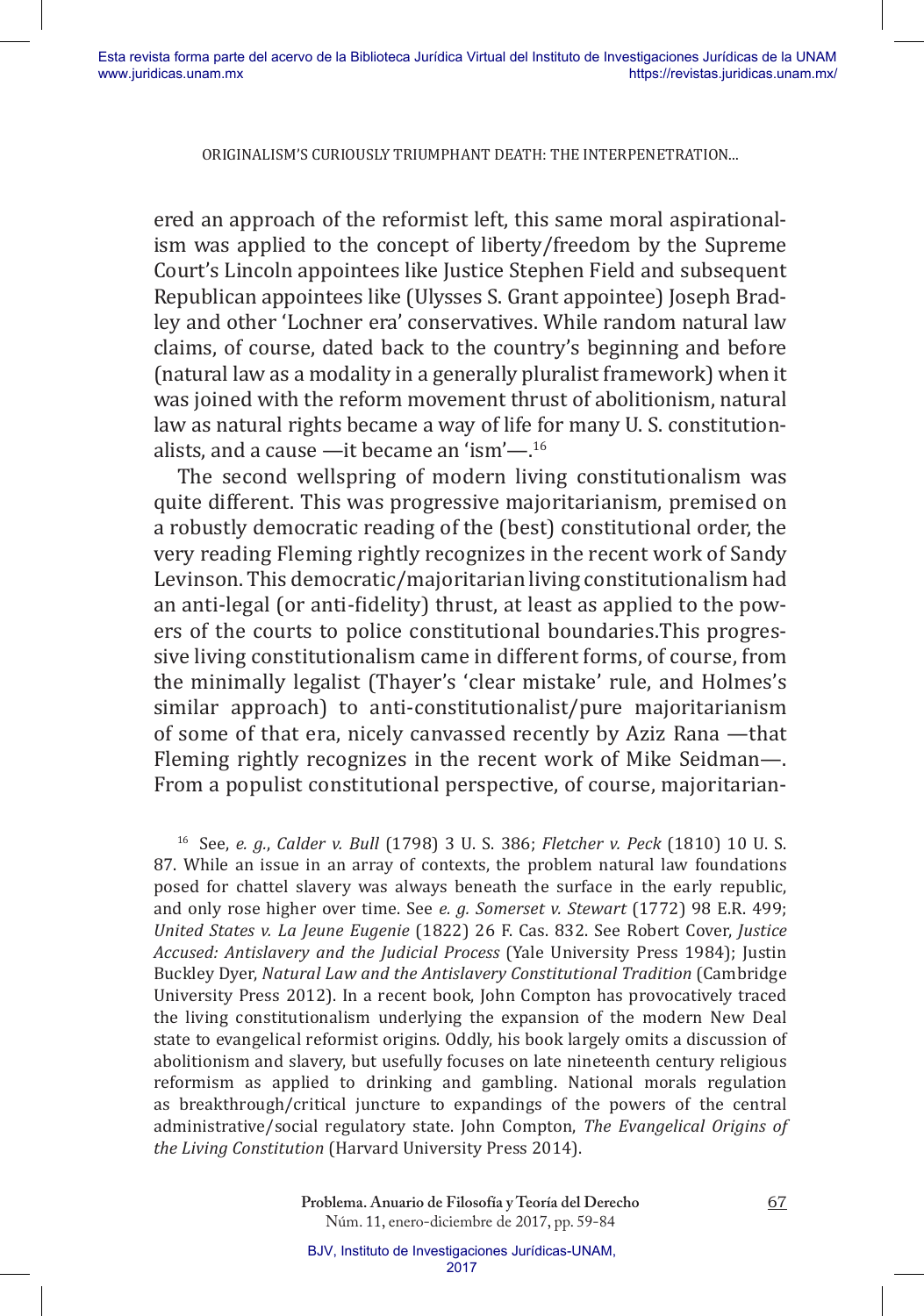ism can be morally aspirational, with the populace making moral arguments in the public sphere for legislation. But it is not so much a moral reading of the Constitution as a call for the Constitution to get out of the way of the aspiring, perfectionist, justice-seeking people.<sup>17</sup>

There is then the middle ground, which is close to Fleming (and Balkin's) middle ground today, that takes the text as the starting point of constitutional interpretation, but holds that much of the text is either deliberately (or simply factually) broad and indeterminate, and recommends that we should —indeed, must, inevitably— interpret it in light of our current needs, objectives, and aspirations.<sup>18</sup> Like Jack Balkin today, Woodrow Wilson, writing almost exactly one century before (borrowing, I believe, from Dicey), set out the metaphor of the Constitution as a house that needs to be 'built out' over time. Wilson too wrote about the 'construction zone':

Sometimes, when I think of the growth of our economic system, it seems to me as if, leaving our law just about where it was before any of the modern inventions or developments took place, we had simply at haphazard extended the family residence, added an office here and a workroom there, built up higher on our foundations, and put out little lean-tos on the side, until we have a structure that has no character whatsoever. Now, the problem is to continue to live in the house and yet change it. Well, we are architects in our time, and our architects are also engineers.

<sup>17</sup> Sanford Levinson, *Our Undemocratic Constitution: Where the Constitution Goes Wrong (And How We the People Can Correct It)* (Oxford University Press 2006); James Bradley Thayer, 'The Origin and Scope of the American Doctrine of Constitutional Law' (1893) 7 Harvard Law Review 129. Aziz Rana, 'Progressivism and the Disenchanted Constitution' in Stephen Skowronek, Stephen Engel, and Bruce Ackerman, editors, *The Progressives' Century: Democratic Reform and Constitutional Government in the United States* (Yale University Press 2016); Louis Michael Seidman, *On Constitutional Disobedience* (Oxford University Press 2012). There are, of course, moral arguments for democracy, but I will demur on those here. It is worth noting that, while they welcome change and evolution, these two forms of living constitutionalism, the legalist and the anti-legalist, can also be read in stark opposition to each other (see, *e. g.*, Lincoln and his commitment to the equality of natural rights as a representative of the first, and Stephen Douglas, and his commitment to popular sovereignty, as a representative of the second).

18 Charles Beard, 'The Living Constitution' (1936) 185 *Annals of the American Academy of Political and Social Science* 29.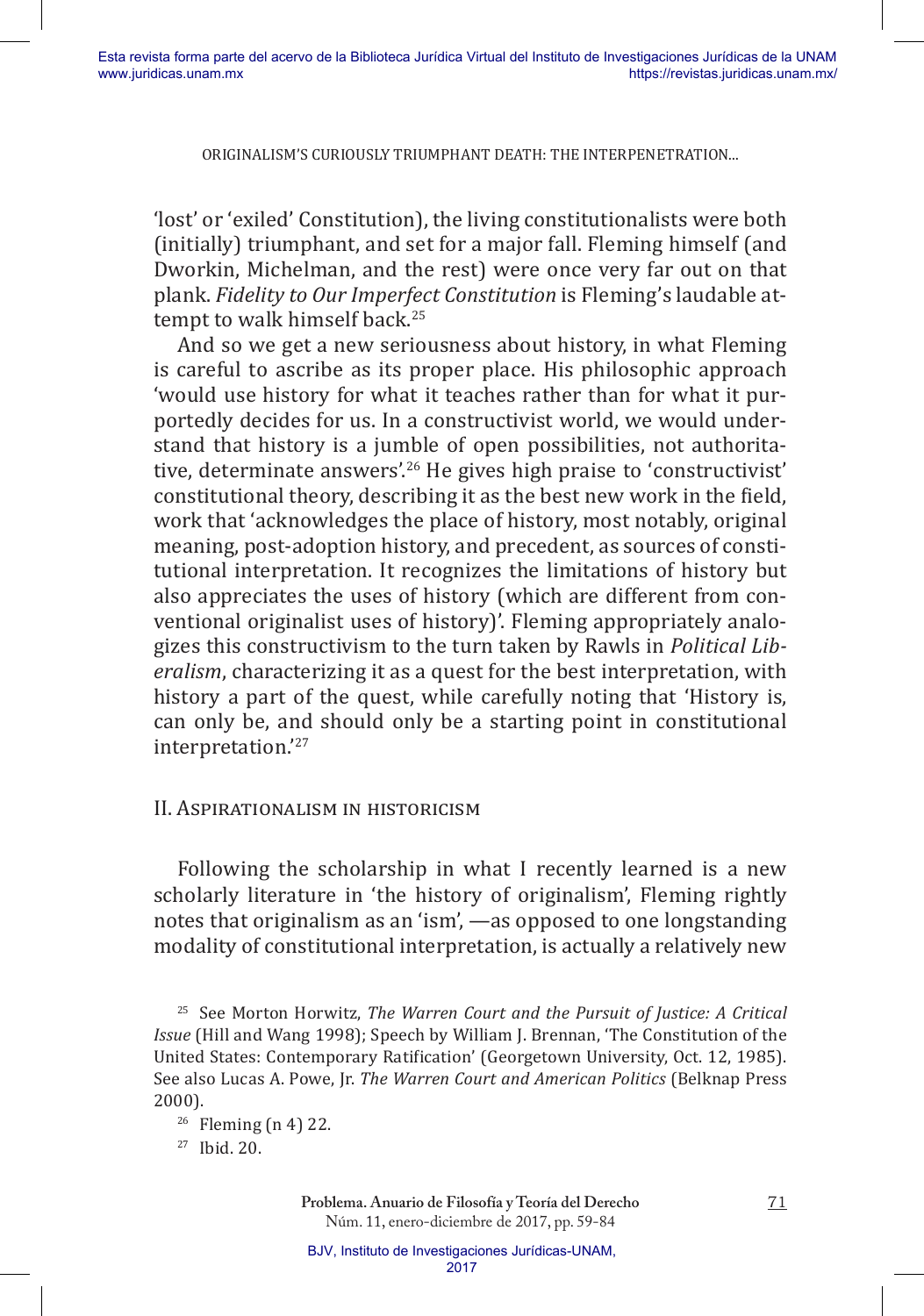phenomenon: it essentially begins with Robert Bork, Edwin Meese, and Raoul Berger, forged in reaction to the Warren Court. Part of my own contribution to that new literature, has been to underline the degree to which newish originalism as an 'ism' (what Whittington calls 'old' originalism, and I have called 'reactive' originalism) is only contingently linked to conservatism, theoretically and historically. This old, reactive originalism by the Right represented, in many respects, a revival of majoritarian, democratic, judicial-restraintist, 'clear-mistake' progressivism: the charge against Warren Court liberals by the Old/Reactive originalists was hypocrisy ('you criticized judicial activism and *Lochner* and judges reading their own politics into law  $-$ and, look, you are doing the same thing!').<sup>28</sup> In this majoritarian, democracy, anti- or minimally constitutionalist guise, originalism as an ism was the antithesis of aspirationalist/perfectionist moral readings of the Constitution.

In chapter one of *Fidelity to Our Imperfect Constitution*, Fleming has his own charge of hypocrisy to lodge against contemporary conservative originalists like Michael McConnell, Steven Calabresi, and others, faint-hearted in the face of charges that strict originalism would de-legitimize decisions like *Brown v. Board of Education*, readings of the Fourteenth Amendment's equal protection clause barring sex discrimination, and/or (for some) due process liberty to protect against sexual orientation discrimination. Fleming charges them with adopting the view, virtually indistinguishable from Dworkin's aspiration/moral concept/conception approach, that purports to be grounded in the authority of these relatively abstract textual constitutional provisions but recognizes, implicitly, that they must be read in light of updated understandings of the requirements of justice, liberty, and equality.<sup>29</sup> In doing so, these originalists have

<sup>28</sup>*Lochner v. New York* (1905) 198 U. S. 45. Ken I. Kersch, 'Conservatives Remember The Progressive Era' in Skowronek, Engel, and Ackerman, editors, *The Progressives' Century*; Ken I. Kersch 'Ecumenicalism Through Constitutionalism: The Discursive Development of Constitutional Conservatism in *National Review,* 1955-1980' (Spring 2011) 25 Studies in American Political Development 86.

<sup>29</sup> Baude, 'Is Originalism Our Law?' (n 5). See Michael W. McConnell, 'Originalism and the Desegregation Decisions' (1995) 81 Virginia Law Review 947; Steven Calabresi and Julia Rickert, 'Originalism and Sex Discrimination' (2011) 90 Texas Law Review 1.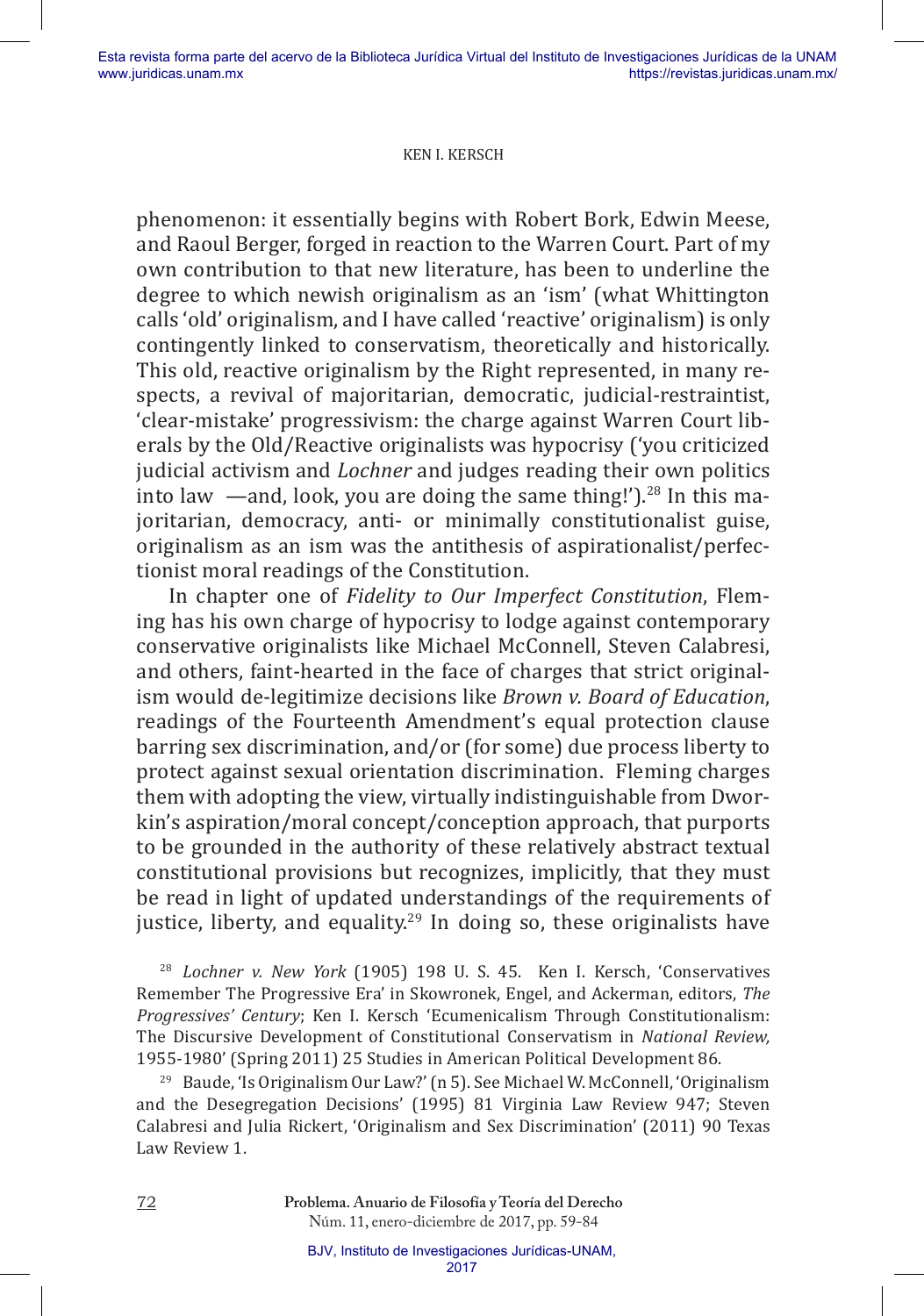forfeited the claim for originalism as a stay against (supposedly unconstrained, free-wheeling, subjective/political) living constitutionalism in its moral reading guise. Fleming's argument here is dead-on —exactly right.

The problem, however, is that, as I have emphasized in recent work, conservatives as a group, and conservative constitutionalists, have never claimed to be opposed to moral readings of the Constitution: this opposition is an artifact of constitutional theory as practiced in the law schools by law professors. While that might have seemed to be the world to legal academics, it was never the world of either the wider conservative movement, or even conservative constitutional theorists, many of whom were not law professors, but political scientists and political philosophers.

Of course, the early modern constitutional conservatives, like Justice Field, were aspirationalist moralists about individual liberty: it was Field, after all, who in his *Slaughterhouse* dissent (1873) insisted on an expansive —indeed, revolutionary— reading the Fourteenth Amendment's new rights provisions. To read it otherwise, Field said, would render the Amendment's adoption 'a vain and idle enactment'.30 This is the reason that Justice Hugo Black, who knew whereof he spoke, insisted that any ruling that smacked of Lochnerism amounted to a return to 'natural law'. But there is a much more proximate aspirationalist/moralist conservative constitutionalism to be found in the postwar constitutional theory of the Straussians —of men like Martin Diamond, Harry V. Jaffa, and Walter Berns. These people sometimes disagreed vehemently, at times viciously, about many things (the antagonism between the East Coasters (Allan Bloom and Walter Berns, *e. g.*, and the West Coasters (Jaffa) was especially pronounced). But Straussianism was defined by its insistence on substantive moral ends in politics and constitutionalism, the source of the foundational distinction Straussians drew between ancient and moderns political thinkers (Plato and Aristotle, *e. g.*, versus Machiavelli and Hobbes). These mid-century constitutional theorists were quite explicit in opposing the pure majoritarianism

<sup>30</sup>(1873) 83 U. S. 36.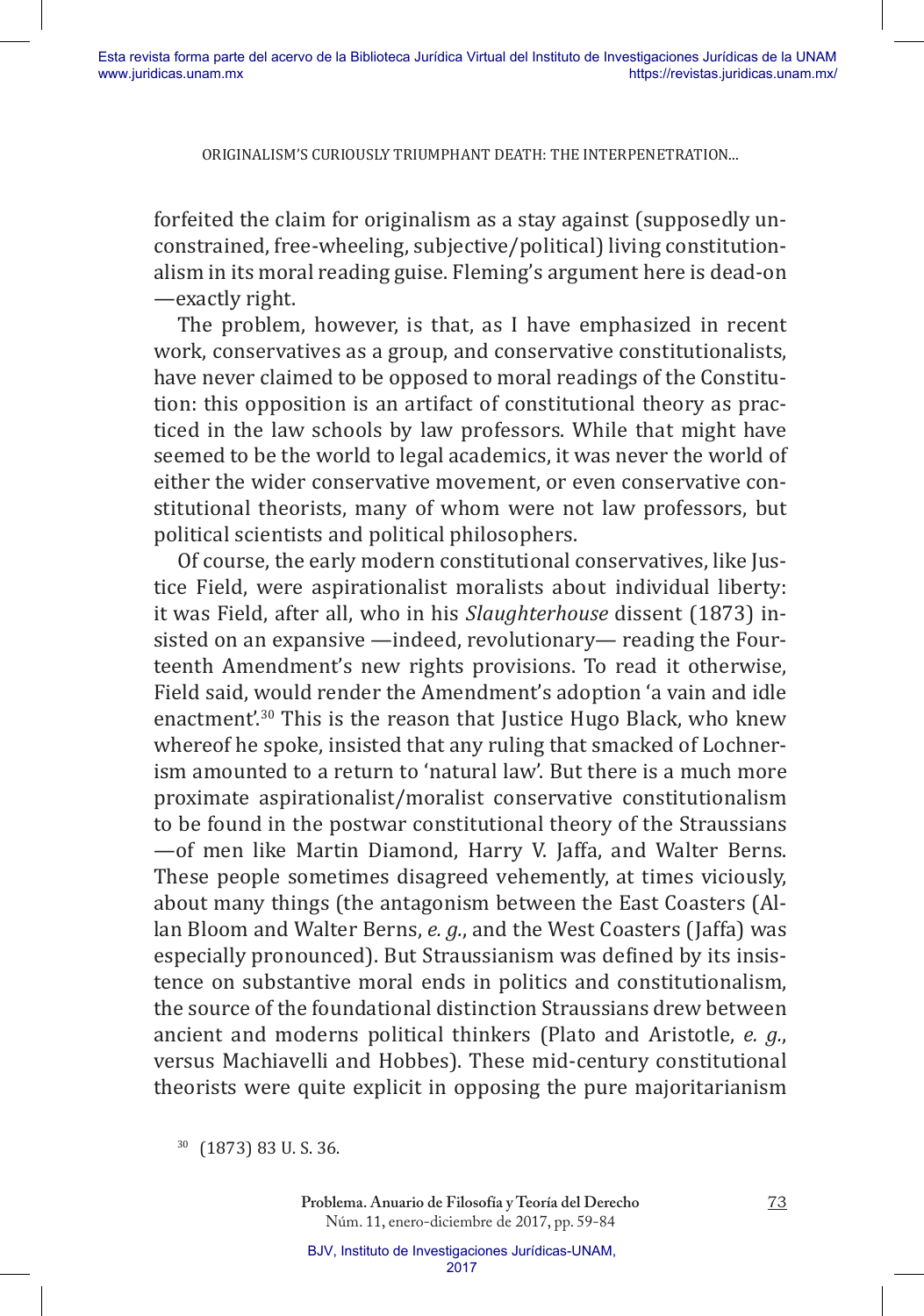and legal positivism they associated with Progressivism. $31$  Since Bork and Scalia's originalism is positivism, and genealogically Progressive, these conservative constitutional theorists have always set themselves in opposition to Bork and Scalia (on the current Court, Clarence Thomas is their man). Let me emphasize that, while these people may be largely unknown to constitutional theorists in the legal academy, they are, and have long been, major thinkers on the constitutional Right. As men trained in political philosophy (mostly) at the University of Chicago, it is worth adding, they brought an immense intellectual sophistication to their constitutional theory: this is not fringe constitutional theory, or lesser constitutional theory, but very serious stuff.

Fleming's focus on the recent updating originalism of McConnell, Calabresi, and others raises a different dimension of all this, and one that sounds in legal theory, intellectual history, and American constitutional development. As a matter of legal theory, this development was inevitable. While it is true that an intransigent fundamentalism which brooks no adjustment or accommodation to change can be surprisingly durable and, to some fanatics, holds an enduring appeal, $32$  this is less than likely to appeal to the mass in a modern liberal democracy (or perhaps even a religion) over the long term. Change will be accommodated: what will be debated is the pace of that change. Any institution or institutional actor charged with in-

 $31$  The same was true of the Roman Catholic constitutional theory of roughly the same period —see John Courtney Murray, S. J., *We Hold These Truths: Catholic Reflections on the American Proposition* (Sheed and Ward 1960)— it is no coincidence that, these days, many Straussians are housed at Catholic universities). Ken I. Kersch, 'Beyond Originalism: Conservative Declarationism and Constitutional Redemption' (2011) 71 Maryland Law Review 229; Kersch, 'Conservatives Remember' (n 24). See also Edward Purcell, Jr., *The Crisis of Democratic Theory: Scientific Naturalism and the Problem of Value* (University of Kentucky Press 1973).

 $32$  See, *e. g.*, the problem of Islamic fundamentalism –one of the chief scourges of our time, or the Roman Catholic extreme Right (though even they, conveniently, don't argue today, as Catholic theology once did, that any artificial form of pain relief or sedations, for a headache, surgery, or an excruciating disease, contravened natural law, and the naturalness of human suffering, as lived and exemplified by Christ on the Cross). See Joanna Bourke, *The Story of Pain: From Prayer to Painkillers* (Oxford University Press 2014).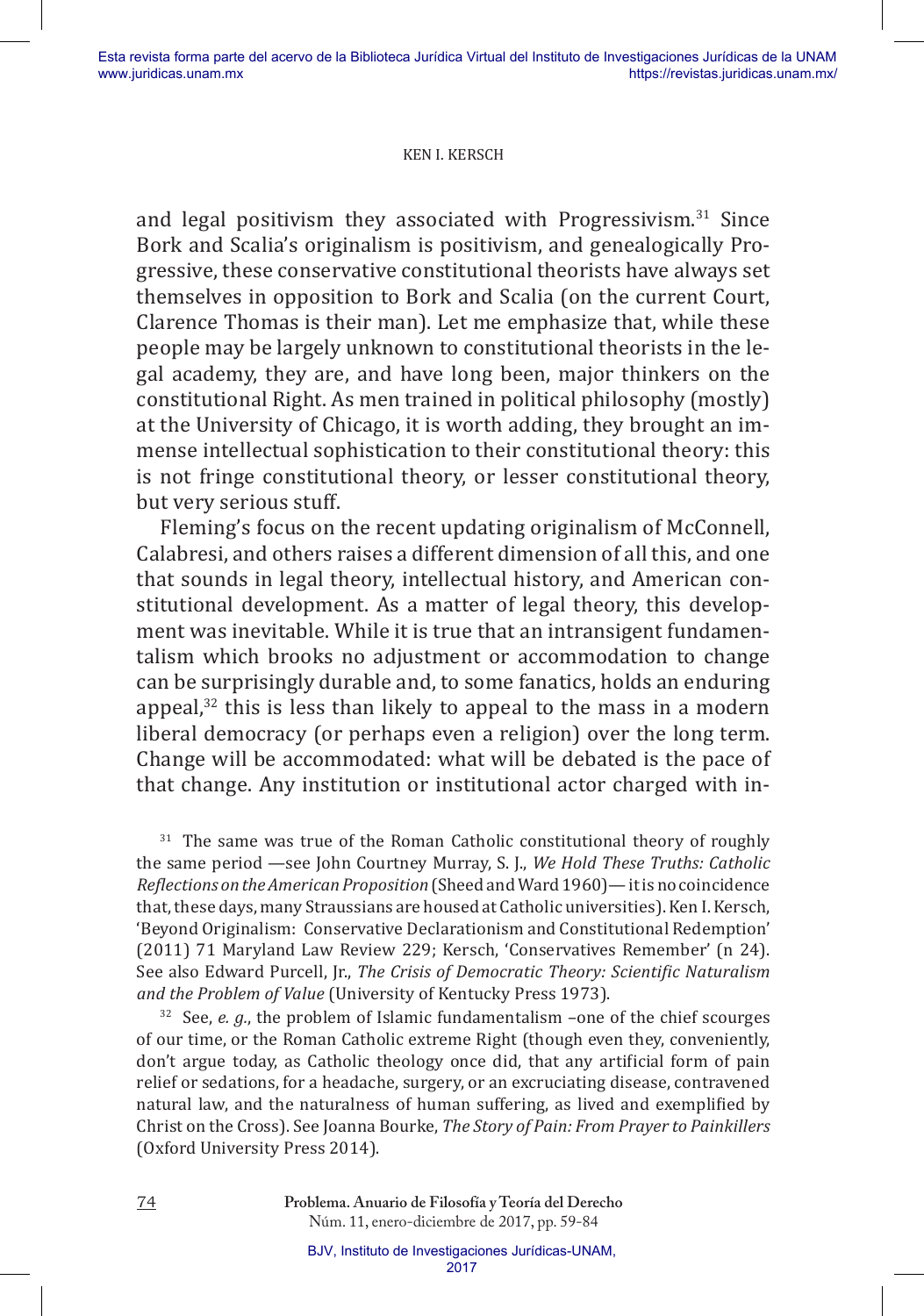terpreting the law, cleric or jurist, who refuses on principle (in a liberal, democratic state) to accommodate significant social change, to an extent that they arrive at a position wholly divorced from the ambient social order will see his or her authority undermined, just as it would be undermined by the assertion of their authority in a progressive way that takes flight from the law they are charged with interpreting in a way so far in the vanguard as to be divorced from the prevailing social order in precisely the opposite direction.33 There have always been conservatives who have recognized this: this, after all, is Burkeanism, the philosophy of prudent, incremental adjustment and reform, such as, *e. g.*, in the constitutional theory of, earlier, Philip Kurland, and, for example, James R. Stoner, Jr. today. Stoner is a political scientist and, once again, if one looks at conservative constitutional theory outside of the law schools where, until very recently, most conservative constitutional theory was written and practiced in modern, postwar U. S. —the opposition between the conservatives and the liberals (*e. g.* David Strauss) is not all that stark.<sup>34</sup>

But there's more to it than (conservative) Burkeanism. The most prominent postwar non-legal academy constitutional theorists, theorists as visible and influential as Martin Diamond, Walter Berns, and Brent Bozell, were consistent and express in holding that the Constitution would have to be interpreted to take into account social change. As philosophers rather than lawyers (Bozell being the exception), these conservatives preferred subtlety to throwing down the gauntlet on behalf of an extreme and intransigent position and then daring their opponents (as lawyers tend to do) to take a diamet-

<sup>33</sup> See Martin Shapiro, *Courts: A Comparative and Political Analysis* (University of Chicago Press 1986).

<sup>34</sup> Philip Kurland, 'A Changing Federalism: American Systems of Laws and Constitution' in Daniel Boorstin, editor *American Civilization: A Portrait From the Twentieth Century* (McGraw Hill 1972), 127-48; Philip Kurland, *Politics, the Constitution, and the Warren Court* (University of Chicago Press 1970); James R. Stoner, Jr. Stoner, *Common-Law Liberty: Rethinking American Constitutionalism*  (University Press of Kansas 2003); Stoner, *Common Law and Liberal Theory: Coke, Hobbes, and the Origins of American Constitutionalism* (University Press of Kansas 1992).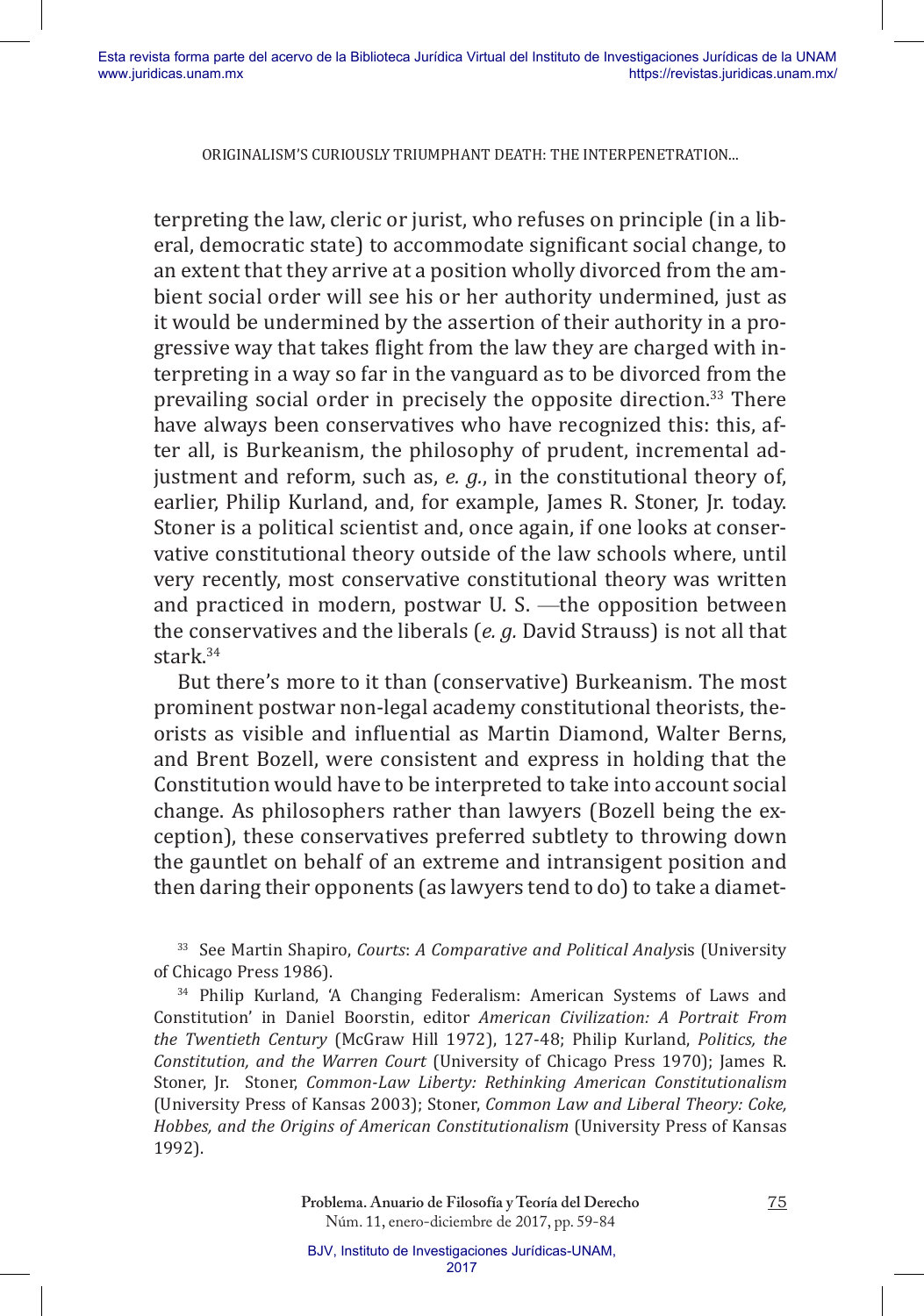rically opposite point of view (*e. g.* fidelity v. morality). Long before Dorf, Balkin, and Fleming, Martin Diamond argued that we owed the Founders immense respect both because they illuminated the principles upon which our political order rests and because they were learned and wise, but that we are not in any strict way bound by a duty of blind obeisance to follow their dictates.35 Viewed in this context, the charge lodged against conservatives that they too are aspirationalists and moral readers, and take into account social change over time is both right and beside the point. It is a very useful point to make as law professors are poised to write the next, and perhaps the final, chapter in the 'ism' v. 'ism' debates that have driven constitutional theory in the law schools for more than a generation. But in the broader ongoing debates between conservative and liberal constitutionalists in politics —in a context in which conservative aspirationalism is ascendant and the concern for 'judicial restraint' is waning— the gotcha charge is likely to be greeted by little more than a shrug. As Reva Seigel and Robert Post have rightly emphasized, the battle now is over the substantive liberal and conservative visions.<sup>36</sup>

### III. Conclusion

Fleming's *Fidelity to Our Imperfect Constitution* is both highly significant and a sign of the times. Starting from the Dworkinian/aspirationalist/moral perfectionist premises where he has situated his normative constitutional theory across his distinguished career, Jim Fleming has now moved to consider in a sustained way the appropriate place of history constitutional interpretation. While it *may* be true that, in some sense, the school to which Fleming has long belonged acknowledged history (in its proper place), denied judicial supremacy, accepted the premises of departmentalism, popular constitutionalism, and 'protestant' constitutional pluralism, as Fleming

<sup>35</sup> See Kersch 'Conservatives Remember' (n 24); Kersch, 'Ecumenicalism' (n 24).

<sup>36</sup> Robert Post and Reva Siegel, "Democratic Constitutionalism," in Jack Balkin and Reva Siegel, editors, *The Constitution in 2020* (Oxford University Press 2009), 26. See also Robert Post and Reva Siegel, 'Roe Rage: Democratic Constitutionalism and Backlash' (2007) 42 Harvard Civil Rights-Civil Liberties Law Review 373.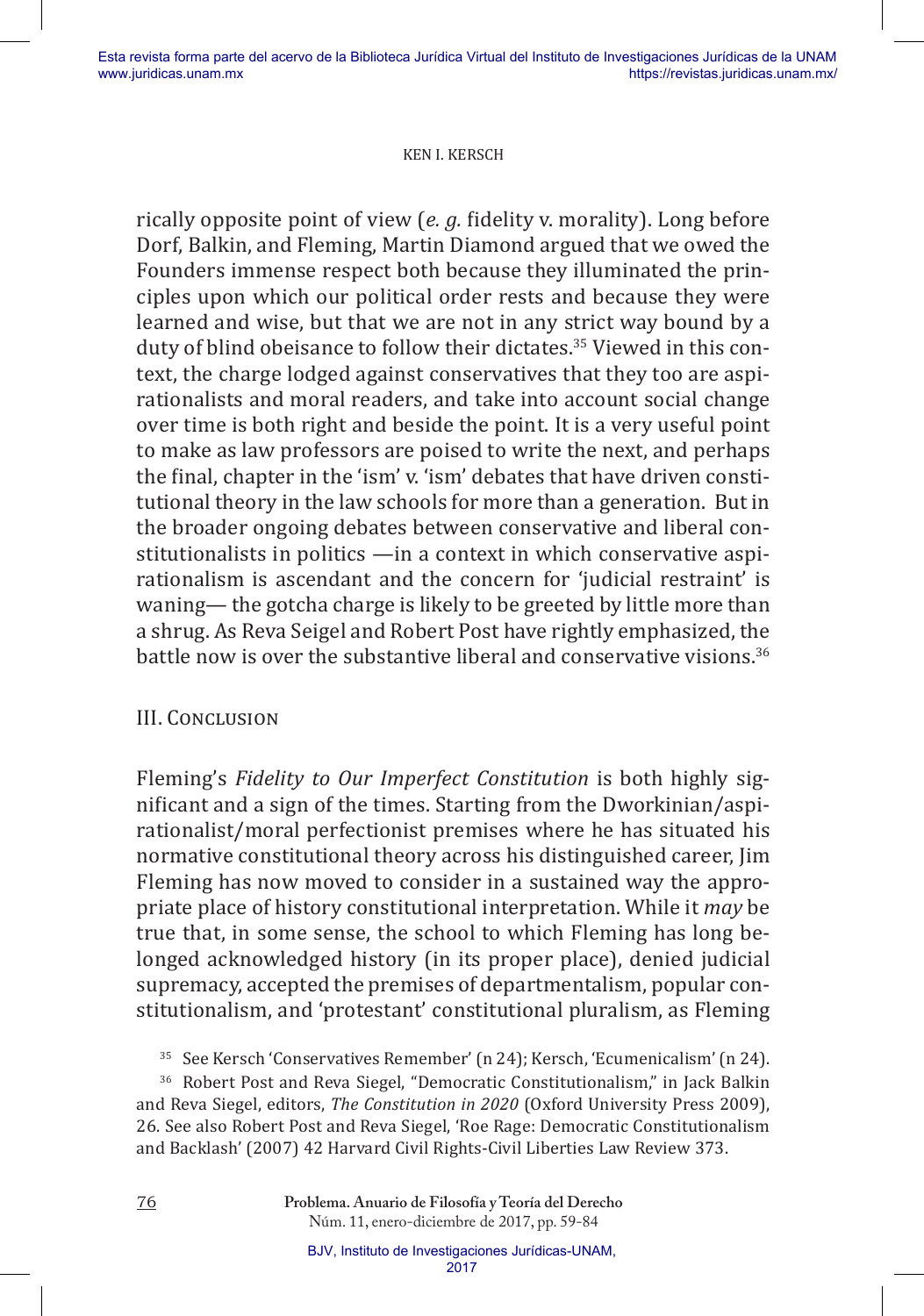staunchly insists here, against longstanding, widespread (and, he insists, mistaken) scholarly perception, moral aspirationalists can certainly not be taken to have been preoccupied or identified with these positions over the years. But in a conservative era these preoccupations and premises have now set the agenda for the field for more than a generation. It is at this point that Fleming, in this book, steps in to, at length, fashion his reckoning with this reality.

In a sense, Fleming here holds the line: aspiration, he argues, is, and must be, primary. Historicism is 'subsidiary', and instrumental, playing a supporting role in the quest for moral perfectionism. My comments here looked at this the other way round, emphasizing, in an empirical and positivist spirit, that aspirationalism and moral perfectionism are history. And they are a particularly prominent part of American history. In interesting ways, they are baked into the core of the American national and constitutional experiment, which is both liberal and providentialist. Moral aspirationalism took center stage with the waxing of disputes over chattel slavery, the Civil War, and the addition of the Constitution's Civil War Amendments. It was the Union victory in the Civil War that launched aspirationalism, constitutional perfectionism, and living constitutionalism as 'isms'. But it wasn't until much later —with the political theory of John Rawls (*A Theory of Justice* (1971)), the legal theory of Ronald Dworkin (*Taking Rights Seriously* (1977)),<sup>37</sup> and their progeny, which prominently includes Fleming himself, that a more rooted, nationalist, patriotic, historically-minded, story-telling and narrating aspirationalism/perfectionism/living constitutionalism insisted in a sustained way that, in the realm of constitutional theory and politics, philosophy was higher and better, and history was lesser and lower. This, of course, was a recipe to both mandarin academic detachment and public irrelevance. Conservative originalists seized upon this presumptuous, self-satisfied detachment, riding the vulnerabilities of Fleming's school all the way to the top, to the point where, as Fleming himself acknowledges, the best new work on constitutional theory (that reaches, by his lights, the right results) starts

<sup>37</sup>*A Theory of Justice* (Belknap Press 1971); *Taking Rights Seriously* (Harvard University Press 1977).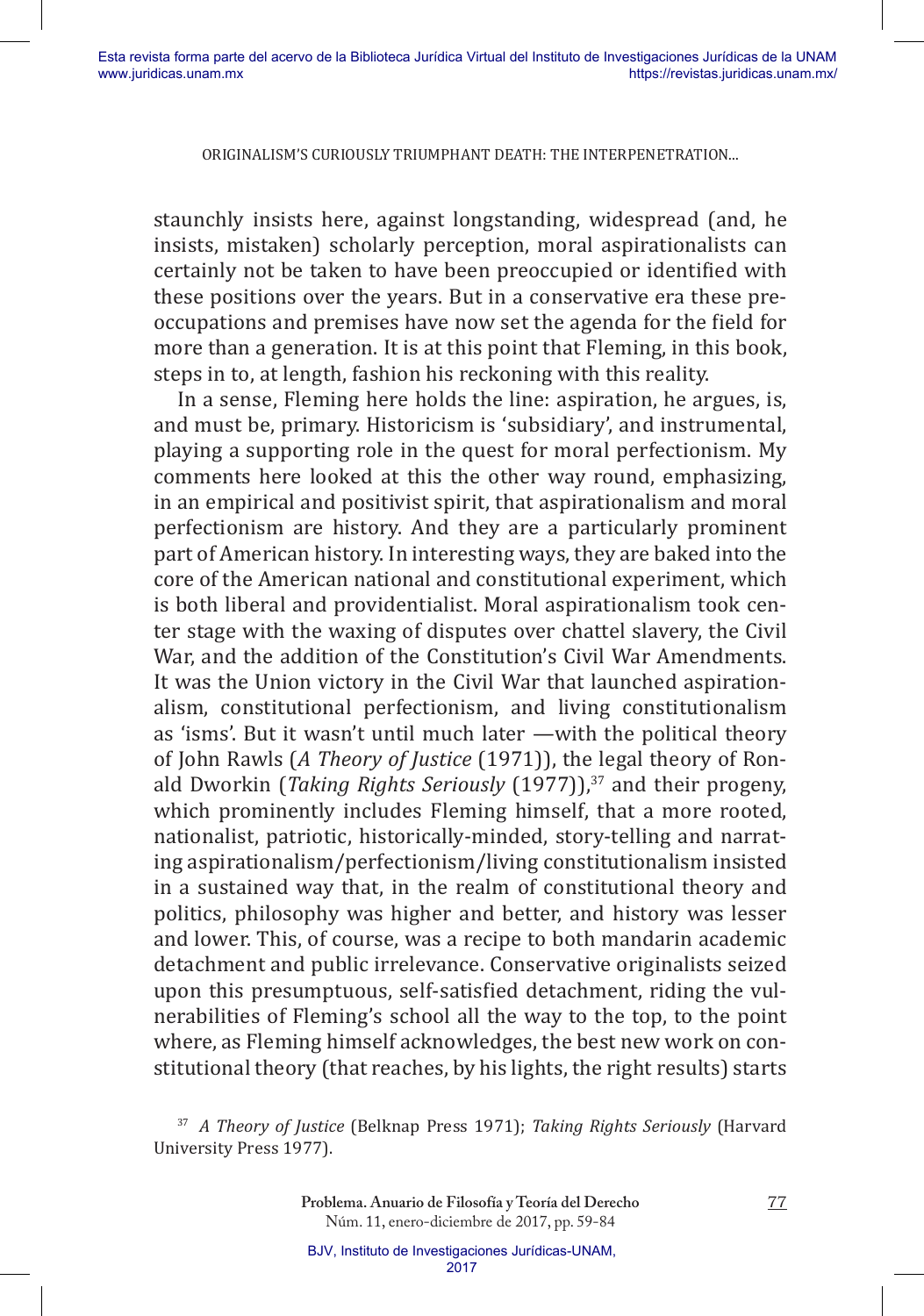from historicist —and, purportedly, originalist— premises. What Fleming does in *Fidelity to Our Imperfect Constitution* is make the case that work by Balkin, Amar, Ackerman, and other 'liberal originalists' is actually suffused with —he insists, more formally, starts from— moral or philosophical premises. At the same time, Fleming recognizes the value of liberal originalists attending to history in selling those premises, particularly in American political/constitutional culture. And he emphasizes the degree to which even the best new *conservative* originalism has also adopted moral, philosophical aspirationalism in taking right results positions on core issues like racial segregation and women's equality, the rejection of which would be politically fraught, if not ultimately de-legitimating and discrediting. Fleming reads these developments as demonstrating that we must now all acknowledge the primary of moral readings of the Constitution.

My conclusion, however, is different. I have noted that the binary between living constitutionalism and historicism that Fleming seeks to transcend here by calling the fight for moral readings, while acknowledging the (instrumental/subsidiary/provisional) significance of historicism, is and has always been false when viewed from the broader perspective of the history and trajectory of U. S. constitutional thought and development and of the contention between progressivism/liberalism and conservatism in the U. S. This binary is an artifact of the hermetic theoretical debates of the mid-to-late twentieth century legal academy, which, in a classically legalist battle, pitted a morally aspirationalist (or majoritarian positivist) living constitutionalism as an 'ism' against a historicist originalism as an 'ism'. Long before this in theory and politics, progressives (especially) and liberals, and even radicals (see the speeches of the anarchist Emma Goldman and the Socialist Eugene V. Debs!), were *also* robustly historicist, and conservatives —very prominent and influential conservatives, and particularly the leading conservative constitutional theorists (who, in lots of cases, of necessity, given the hegemony of liberalism in mid-to-late twentieth century U. S. law schools, plied their trade outside the law schools) were *also* aspirationalists and moral perfectionists. The two points of view are, as a matter of fact, and theory, interpenetrating and interpenetrated. They always have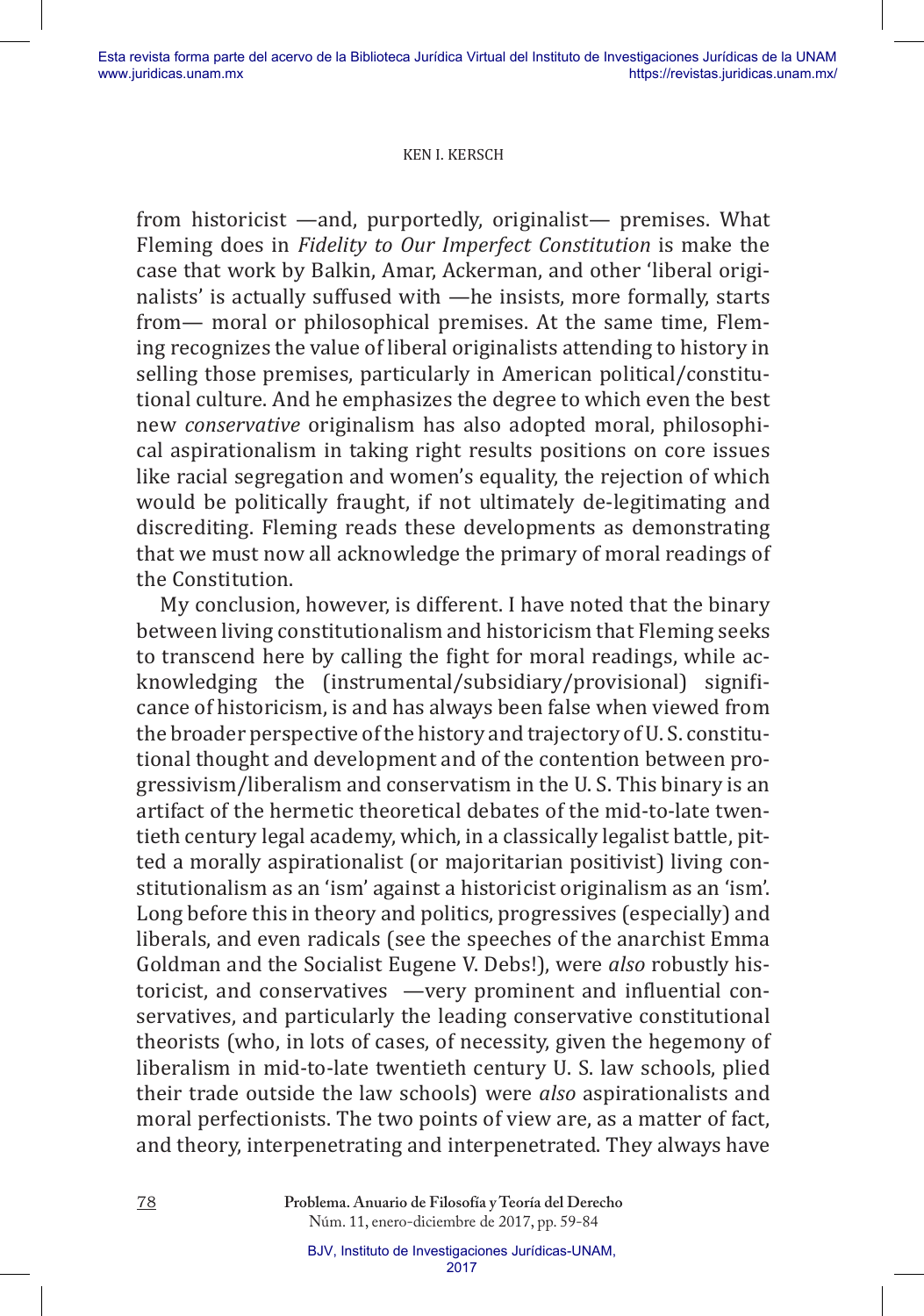been and always will be, at least over the long term, in our actual constitutional life and practice. As such, Fleming's important book both breaks new ground in its prominent attempt at synthesis. But it cannot resist pulling back before a full, and accurate, synthesis to call the fight for the philosophical, moral readings camp. This is an unfortunate conclusion to what is ultimately a thoughtful, timely, and engaging contribution to understanding the way live now in the U. S., and in U. S. constitutional theory.

# IV. BIBLIOGRAPHY

- Balkin JM, *Constitutional Redemption: Political Faith in an Unjust World* (Harvard University Press 2011).
- ———, 'The New Originalism and the Uses of History' (2013) 82 Fordham Law Review 641.
- ———, and Siegel, R, *The Constitution in 2020* (Oxford University Press 2009).
- Baude W, 'Is Originalism Our Law?' (2015) 115 Columbia Law Review 2349.
- Beard C, 'The Living Constitution' (1936) Annals of the American Academy of Political and Social Science 185: 29-34.
- Bickel A, *The Least Dangerous Branch: The Supreme Court at the Bar of Politics* (Bobbs-Merrill 1962).
- Bobbitt P, *Constitutional Fate: Theory of the Constitution* (Oxford University Press 1982).
- Bourke J, *The Story of Pain: From Prayer to Painkillers* (Oxford University Press 2014).
- Brennan W, 'The Constitution of the United States: Contemporary Ratification' (Georgetown University, Oct. 12, 1985).
- Calabresi S, & Rickert J, 'Originalism and Sex Discrimination' (2011) 90 Texas Law Review 1.
- Compton J, *The Evangelical Origins of the Living Constitution* (Harvard University Press 2014).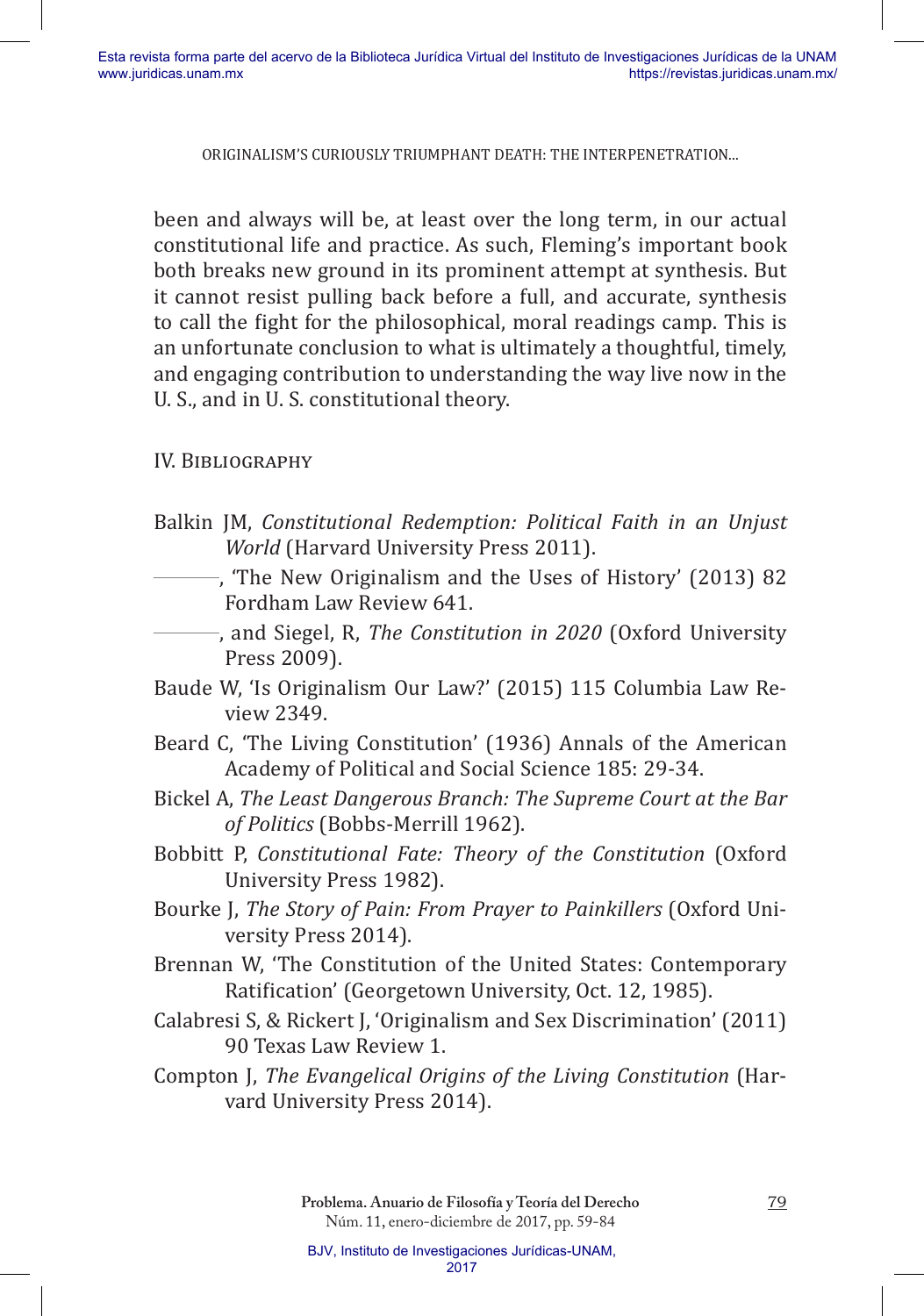- Cover R, *Justice Accused: Antislavery and the Judicial Process* (Yale University Press 1975).
- Croly H, *The Promise of American Life* (Princeton University Press 2014 [1909]).
- Dorf M, 'Integrating Normative and Descriptive Constitutional Theory: The Case of Original Meaning' (1997) 85 Georgetown Law Journal 1765.
- Dworkin, R, *Taking Rights Seriously* (Harvard University Press 1977). ———, *Law's Empire* (Belknap Press 1986).
- Dyer J, *Natural Law and the Antislavery Constitutional Tradition* (Cambridge University Press 2012).
- Elster J, *Ulysses and the Sirens: Studies in Rationality and Irrationality* (Cambridge University Press 1979).
- ———, *Ulysses Unbound: Studies in Rationality, Precommitment, and Constraints* (Cambridge University Press 2000).
- Ewick P, and Silbey S, *The Common Place of Law: Stories from Everyday Life* (University of Chicago Press 1998).
- Fallon R, 'A Constructivist Coherence Theory of Constitutional Interpretation' (1987) 100 Harvard Law Review 1189.
- Fleming J, *Fidelity to Our Imperfect Constitution: For Moral Readings and Against Originalisms* (Oxford University Press 2015).
- Greenstone JD, *The Lincoln Persuasion: Remaking American Liberalism* (Princeton University Press 1993).
- Hartog H, 'The Constitution of Aspiration and 'The Rights that Belong to Us All' (Dec. 1987) 74 Journal of American History 1013-1034.
- Horwitz M, *The Warren Court and the Pursuit of Justice: A Critical Issue* (Hill & Wang 1998).
- Kammen M, *A Machine That Would Go of Itself: The Constitution in American Culture* (Knopf 1986).
- Kersch KI, 'Ecumenicalism Through Constitutionalism: The Discursive Development of Constitutional Conservatism in *National Review,* 1955-1980' (Spring 2011) 25 Studies in American Political Development.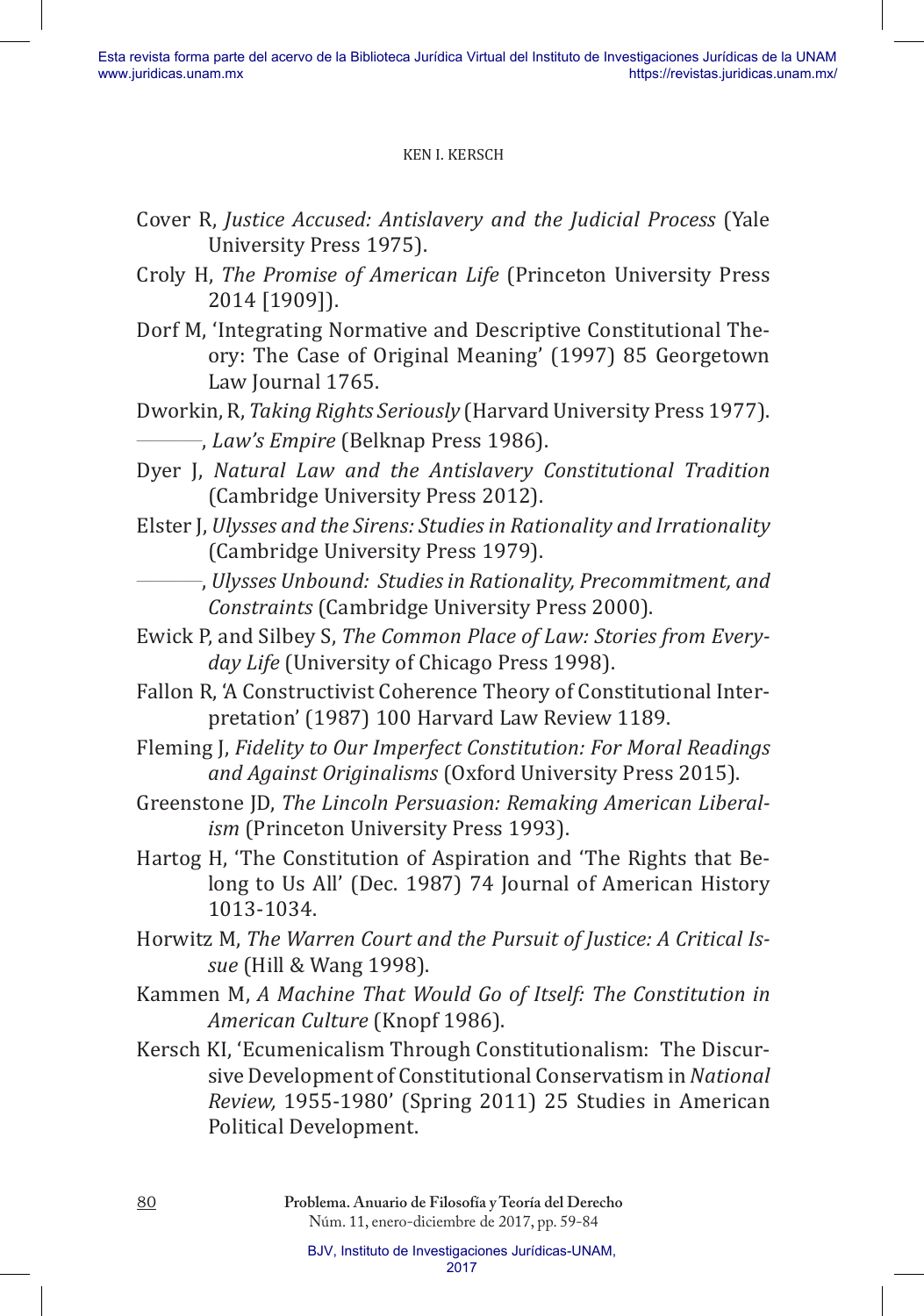ORIGINALISM'S CURIOUSLY TRIUMPHANT DEATH: THE INTERPENETRATION...

———, 'Beyond Originalism: Conservative Declarationism and Constitutional Redemption' (2011) 71 Maryland Law Review 229.

- ———, 'Conservatives Remember The Progressive Era' in Ackerman B, Engel S, and Skowronek S, editors, *The Progressives' Century: Democratic Reform and Constitutional Government in the United States* (2016).
- Kramer L, *The People Themselves: Popular Constitutionalism and Judicial Review* (Oxford University Press 2004).
- Kurland P, *Politics, the Constitution, and the Warren Court* (University of Chicago Press 1970).
	- ———, 'A Changing Federalism: American Systems of Laws and Constitution' in Boorstin D, ed., *American Civilization* (McGraw-Hill 1972).

Levinson S, *Constitutional Faith* (Princeton University Press 1988).

———, *Our Undemocratic Constitution: Where the Constitution Goes Wrong (And How We the People Can Correct It)* (Oxford University Press 2006).

- Lovell G, *This is Not Civil Rights: Discovering Rights Talk in 1939 America* (University of Chicago Press 2012).
- Madison J, Hamilton A, and Jay J, *The Federalist Papers* (Mentor 1999).
- McConnell M, 'Originalism and the Desegregation Decisions' (1995) 81 Virginia Law Review 947.
- Murray JC, *We Hold These Truths: Catholic Reflections on the American Proposition* (Sheed and Ward 1960).
- Post R, and Siegel R, 'Roe Rage: Democratic Constitutionalism and Backlash' (2007) 42 Harvard Civil Rights-Civil Liberties Law Review 373.
- Post R, and Siegel R, 'Democratic Constitutionalism'" in Balkin JM and Siegel R, eds, *The Constitution in 2020* (Oxford University Press 2009).
- Powe, Jr. LA, *The Warren Court and American Politics* (Belknap Press 2000).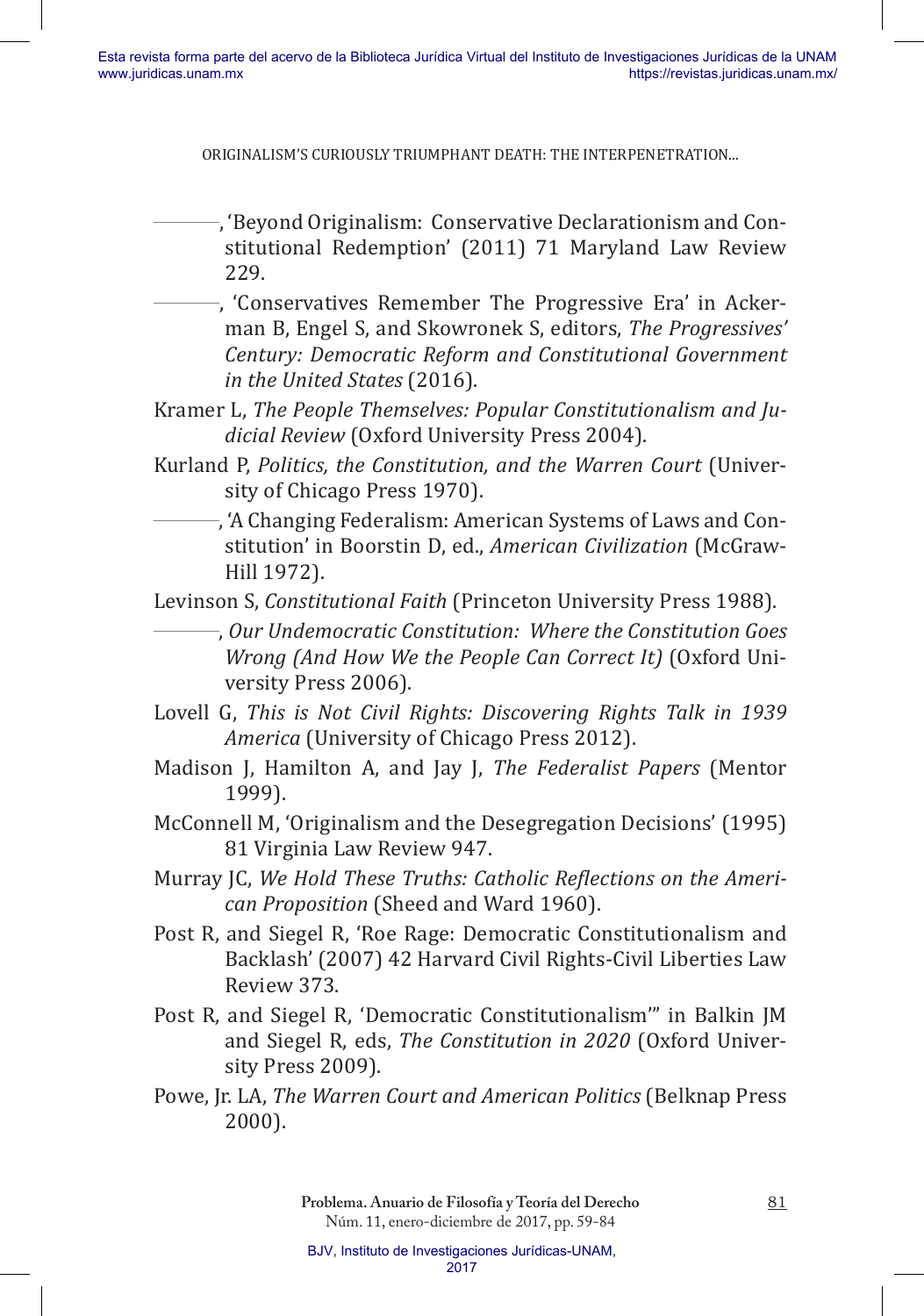- Purcell Jr. E, *The Crisis of Democratic Theory: Scientific Naturalism and the Problem of Value* (University of Kentucky Press 1973).
- Rana A, 'Progressivism and the Disenchanted Constitution' in Ackerman B, Engel S, and Skowronek S, editors, *The Progressives' Century: Democratic Reform and Constitutional Government in the United States* (2016).
- Rawls J, *A Theory of Justice* (Belknap Press 1971).
	- ———, *Political Liberalism* (Columbia University Press 1993).
- Seidman LM, *On Constitutional Disobedience* (Oxford University Press 2012).
- Shapiro M, *Courts*: *A Comparative and Political Analys*is (University of Chicago Press 1986).
- Siemers D, *Ratifiying the Republic: Antifederalists and Federalists in Constitutional Time* (Stanford University Press 2002).
- Stoner Jr., J, *Common Law and Liberal Theory: Coke, Hobbes, and the Origins of American Constitutionalism* (University Press of Kansas 1992).
	- ———, *Common-Law Liberty: Rethinking American Constitutionalism* (University Press of Kansas 2003).
- Strauss D, *The Living Constitution* (Oxford University Press 2010).
- Thayer J, 'The Origin and Scope of the American Doctrine of Constitutional Law' (1893) 7 *Harvard Law Review* 129.
- Tsesis A, *For Liberty and Equality: The Life and Times of the Declaration of Independence* (Oxford University Press 2012).
- Vorenberg M, 'Bringing the Constitution Back In: Amendments, Innovation, and Popular Democracy During the Civil War Era' in Jacobs M, Novak W, and Zelizer J, eds., *The Democratic Experiment: New Directions in American Political History* (Princeton University Press 2003).
- Wilson W, *The New Freedom* (Doubleday 1913).
- Zackin E, 'Lost Rights and the Importance of Audience (Winter 2013) 41 Tulsa Law Review 421.